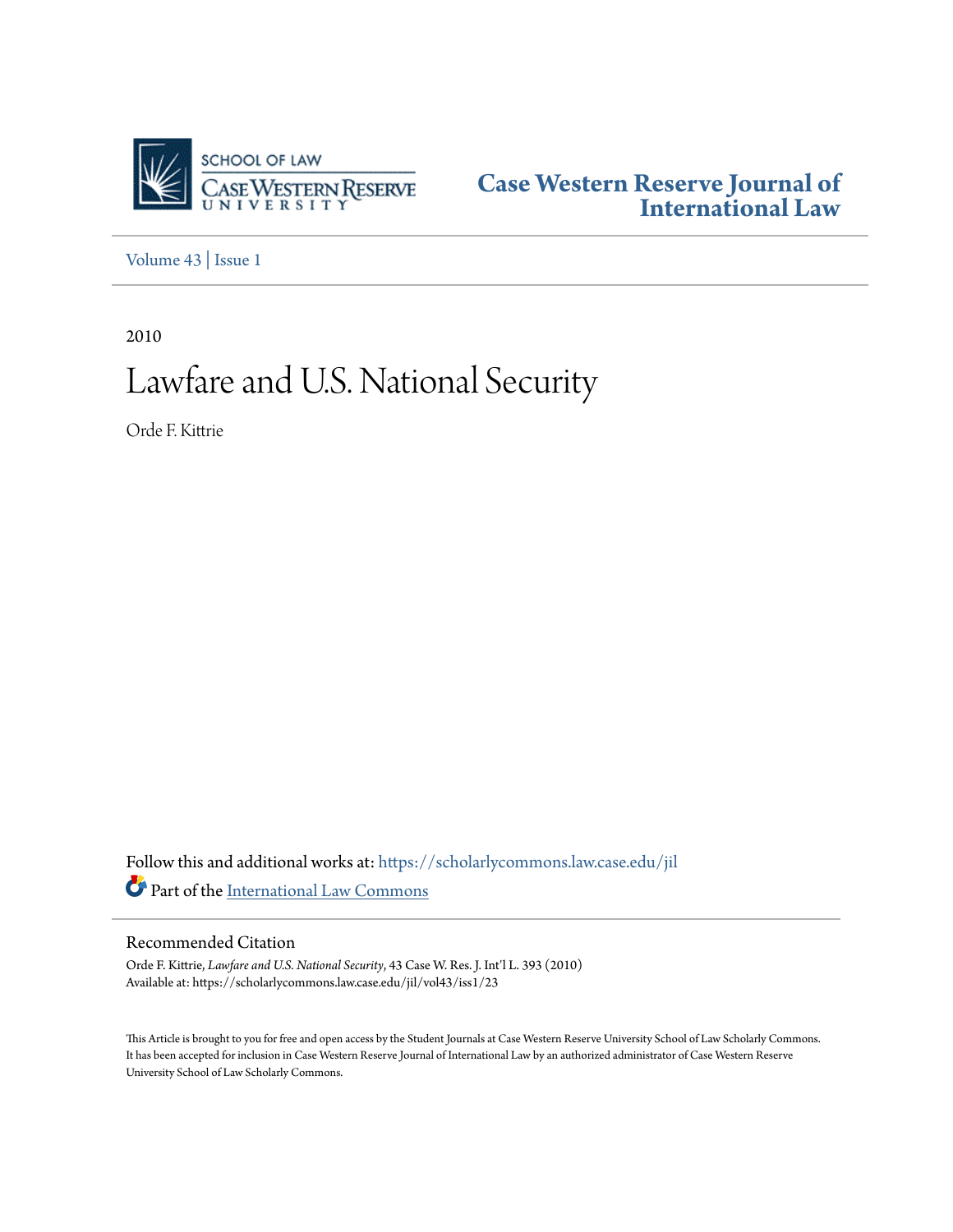#### **LAWFARE AND U.S. NATIONAL SECURITY**

# *Professor Orde F. Kittrie*\*

*The increasing legalization of international relations has made law an increasingly powerful alternative to traditional military means to achieve operational objectives. Terrorist groups and their state sponsors have made explicit use of such "lawfare" to achieve their operational objectives. The U.S. government's response to law's potential as a tool for advancing national security objectives has thus far been predominantly defensive. The United States should not only fight back hard against terrorists' use of lawfare but also more vigorously look for ways to itself so use law. Lawfare is less deadly than traditional warfare. Also, the U.S.'s advantage in sophisticated legal weapons is surely even greater than its advantage in sophisticated lethal weapons. The article suggests how the United States could more effectively deploy some types of lawfare as a tool for promoting its national security objectives. It takes as a case study the uses and potential uses of lawfare against Iran.*

| I. LAWFARE AND ITS USE BY TERRORISTS AND THEIR STATE           |      |
|----------------------------------------------------------------|------|
|                                                                | 395  |
| A. Battlefield Tactics Designed to Gain Advantage from the     |      |
| Other Side's Greater Allegiance to International Law395        |      |
| B. Use—Or Misuse—of Legal Forums to Achieve Opera-             |      |
| tional Objectives Traditionally Achieved by Military Means397  |      |
| II. THE U.S. EXECUTIVE BRANCH'S DEFENSIVE RESPONSE TO          |      |
|                                                                | .398 |
| III. HOW THE U.S. GOVERNMENT CAN BETTER USE LAWFARE AS A       |      |
|                                                                |      |
| A. The Iranian Threat to International Peace and Security402   |      |
| B. Overview of U.S. and International Responses to Iran403     |      |
| 1. State and local actions including pension divestment407     |      |
| 2. Legal pressure on foreign banks doing business with Iran408 |      |

Orde Félix Kittrie is a Professor of Law at the Sandra Day O'Connor College of Law at Arizona State University. Prior to joining the ASU law faculty, the author served for eleven years at the United States Department of State, including as the lead attorney for nuclear nonproliferation, the lead attorney for arms and dual use trade controls, and special assistant to the Under Secretary of State for Economic and Business Affairs. The views expressed herein are the author's own.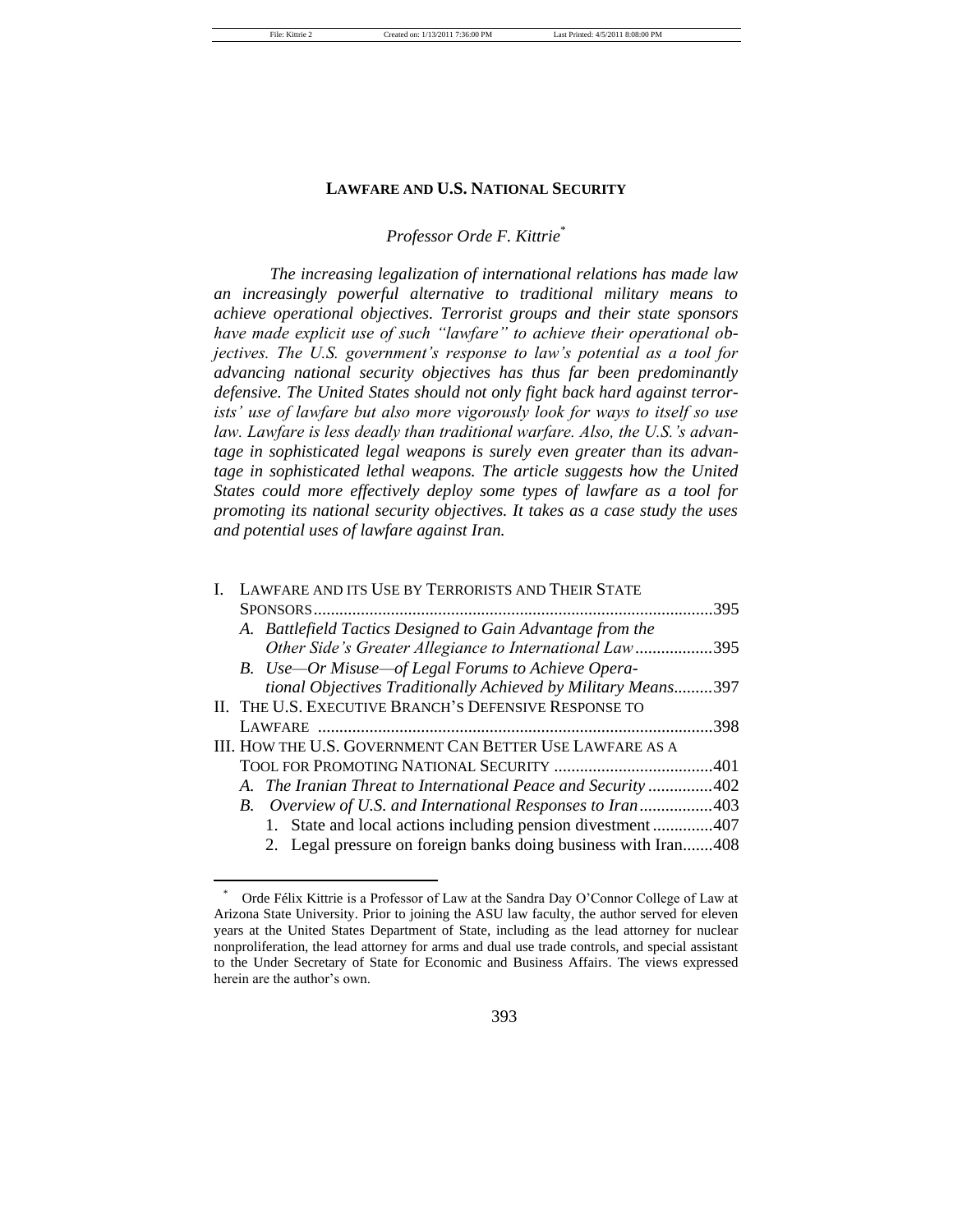File: Kittrie 2 Created on: 1/13/2011 7:36:00 PM Last Printed: 4/5/2011 8:08:00 PM

# 394 CASE W. RES. J. INT'L L. [Vol. 43:393

|  | 3. Legal pressure on foreign energy companies supplying |  |
|--|---------------------------------------------------------|--|
|  |                                                         |  |
|  |                                                         |  |
|  |                                                         |  |
|  |                                                         |  |

The increasing legalization of international relations has made law an increasingly powerful alternative to traditional military means to achieve operational objectives. Major General Charles Dunlap, Jr., has famously coined the term "lawfare" to describe the strategy of so using—or misusing—law. Terrorist groups and their state sponsors have made explicit and sometimes effective use of lawfare to achieve their operational objectives.

Under the Obama Administration, and especially the Bush Administration, the U.S. executive branch's response to law's potential as a tool for advancing military objectives has thus far been predominantly defensive. This is unfortunate. If there are ways of accomplishing traditional military objectives using law, the United States should not only fight back hard against terrorists' use of them but also vigorously look for ways to itself so use law. First, lawfare is less deadly than traditional warfare. Second, if some portion of the battle can take place in the courts rather than the battlefield, that should be to the U.S.'s great advantage. While the United States does have more sophisticated lethal weapons than those of its adversaries, its advantage in sophisticated legal weapons is surely even greater. However, the U.S.'s advantage in sophisticated legal weapons has thus far been underutilized.

Part I of this article analyzes lawfare and its use by terrorists and their state sponsors. Part II examines the U.S. executive branch's defensive response to lawfare. Part III employs as a case study the uses thus far and potential future uses of lawfare against Iran, which is both the leading state sponsor of terrorism and the leading threat to the nuclear nonproliferation regime. The remarkable impact of the limited deployment of lawfare against Iran to date indicates that some types of lawfare, deployed systematically and effectively, may be able to save U.S. and foreign lives by significantly advancing U.S. national security objectives that would otherwise require kinetic warfare.<sup>1</sup> Part IV notes that the successes of lawfare-style sanctions vis à vis Iran call into question the accuracy of the dominant paradigm in the scholarly literature regarding sanctions, which derides sanctions as ineffective in a globalized economy. Part IV concludes by considering lessons

<sup>&</sup>lt;sup>1</sup> Kinetic warfare is warfare that involves traditional weapons such as guns and bombs. *See, e.g.*, Ruth Walker, *Other Ways Than By (Kinetic) Warfare*, CHRISTIAN SCI. MONITOR, Jan. 23, 2009, http://www.csmonitor.com/The-Culture/The-Home-Forum/2009/0123/p18s01 hfes.html.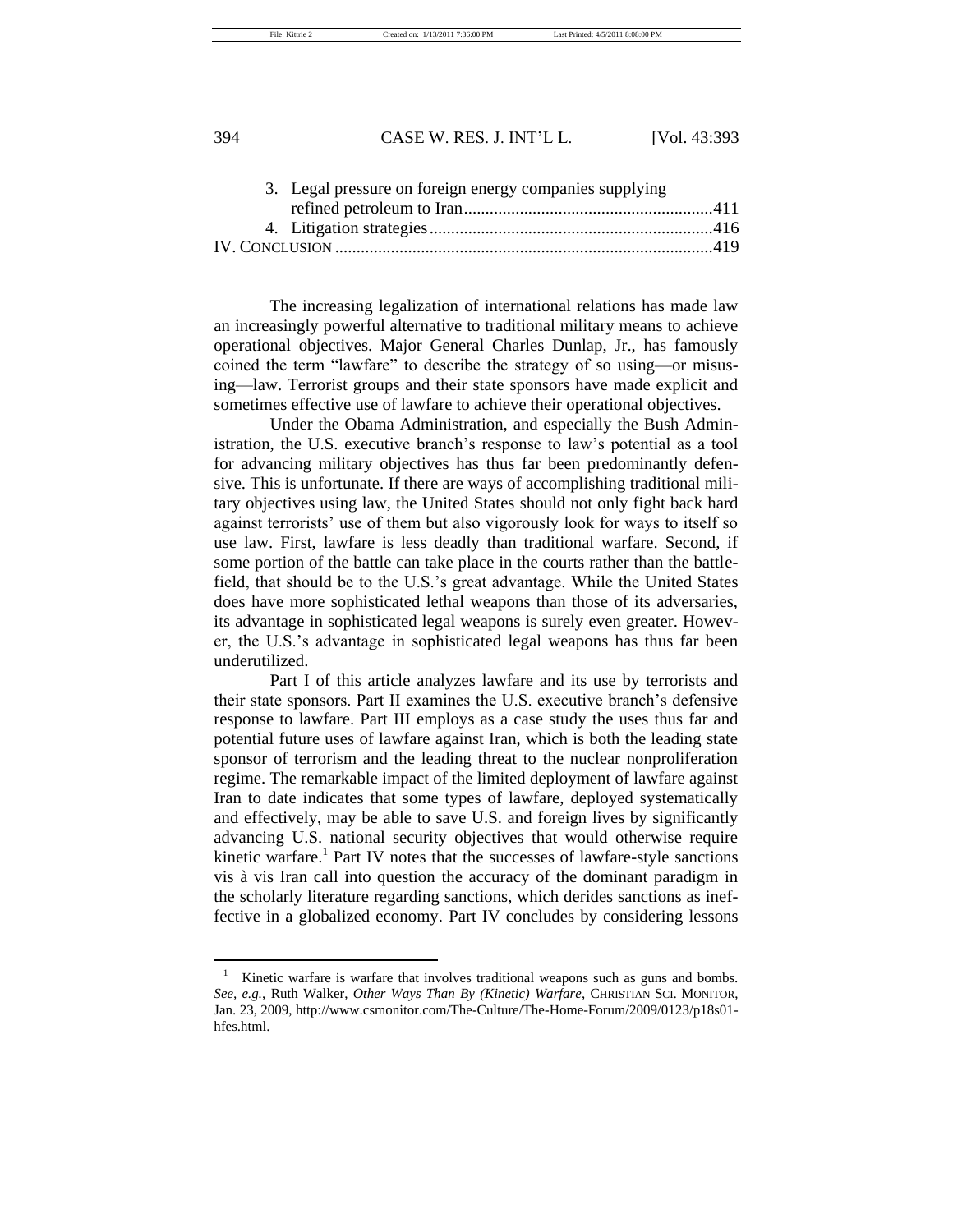learned and how the United States could more effectively use some types of lawfare as a tool for promoting its national security.

### I. LAWFARE AND ITS USE BY TERRORISTS AND THEIR STATE SPONSORS

In his series of influential articles on "lawfare," Major General Charles Dunlap, Jr., used the term lawfare to describe the "strategy of using—or misusing—law as a substitute for traditional military means to achieve an operational objective.<sup> $2$ </sup> The concept of lawfare is extremely useful both for describing a particular set of distinct activities undertaken by enemies of the United States (and its allies), principally terrorists and their state sponsors, and for describing a particular set of distinct activities that could be undertaken by the United States to accomplish its national security objectives vis à vis its enemies.

Lawfare, as practiced by enemies of the U.S., has thus far predominantly taken two interrelated forms: (1) battlefield tactics designed to gain advantage from the greater allegiance of the United States and its allies to international law—especially the international law of armed conflict—and its processes; and (2) the use—or misuse—of legal forums to achieve operational objectives traditionally achieved by military means.

# *A. Battlefield Tactics Designed to Gain Advantage from the Other Side's Greater Allegiance to International Law*

In his first major article on lawfare, published in 2001, Dunlap focused primarily on battlefield tactics designed to gain advantage from the U.S.' greater allegiance to international law and its processes, and especially the international law of armed conflict.<sup>3</sup> He suggested that these tactics are

<sup>2</sup> Charles Dunlap, *Lawfare Today: A Perspective*, 3 YALE J. INT'L AFF. 146, 146 (2008). Other commentators have offered various narrower definitions. *See, e.g.*, David B. Rivkin, Jr. and Lee Casey, *Lawfare*, WALL ST. J., Feb. 23, 2007, at A11 ("The term 'lawfare' describes the growing use of international law claims, usually factually or legally meritless, as a tool of war."); Kenneth Anderson, 'Lawfare' as Illegal Behavioral Counters to Superior Military *Forces, and the Limits of Technological Responses to It*, KENNETH ANDERSON'S L. OF WAR AND JUST WAR THEORY Blog (May 5, 2008, 10:09 AM), http://kennethandersonlawofwar. blogspot.com/2008/05/as-illegal-behavioral-counters-to.html ("One way to define 'lawfare,'

in fact, is systematic behavioral violations of the rules of war, violations of law undertaken and planned through advance study of the laws of war in order to predict how law-abiding military forces will behave and exploit their compliance; and where such violations are intended as a behavioral counter to superior military forces, including superior, yet lawcompliant, technology and weapons systems.").

<sup>3</sup> *See* Charles J. Dunlap, Jr., *Law and Military Interventions: Preserving Humanitarian Values in 21st Century Conflicts* (Carr Center for Human Rights, John F. Kennedy Sch. of Gov't, Harvard U., Working Paper, 2001), *available at* http://www.ksg.harvard.edu/ cchrp/Web%20Working%20Papers/Use%20of%20Force/Dunlap2001.pdf [hereinafter Dunlap, *Law and Military Interventions*].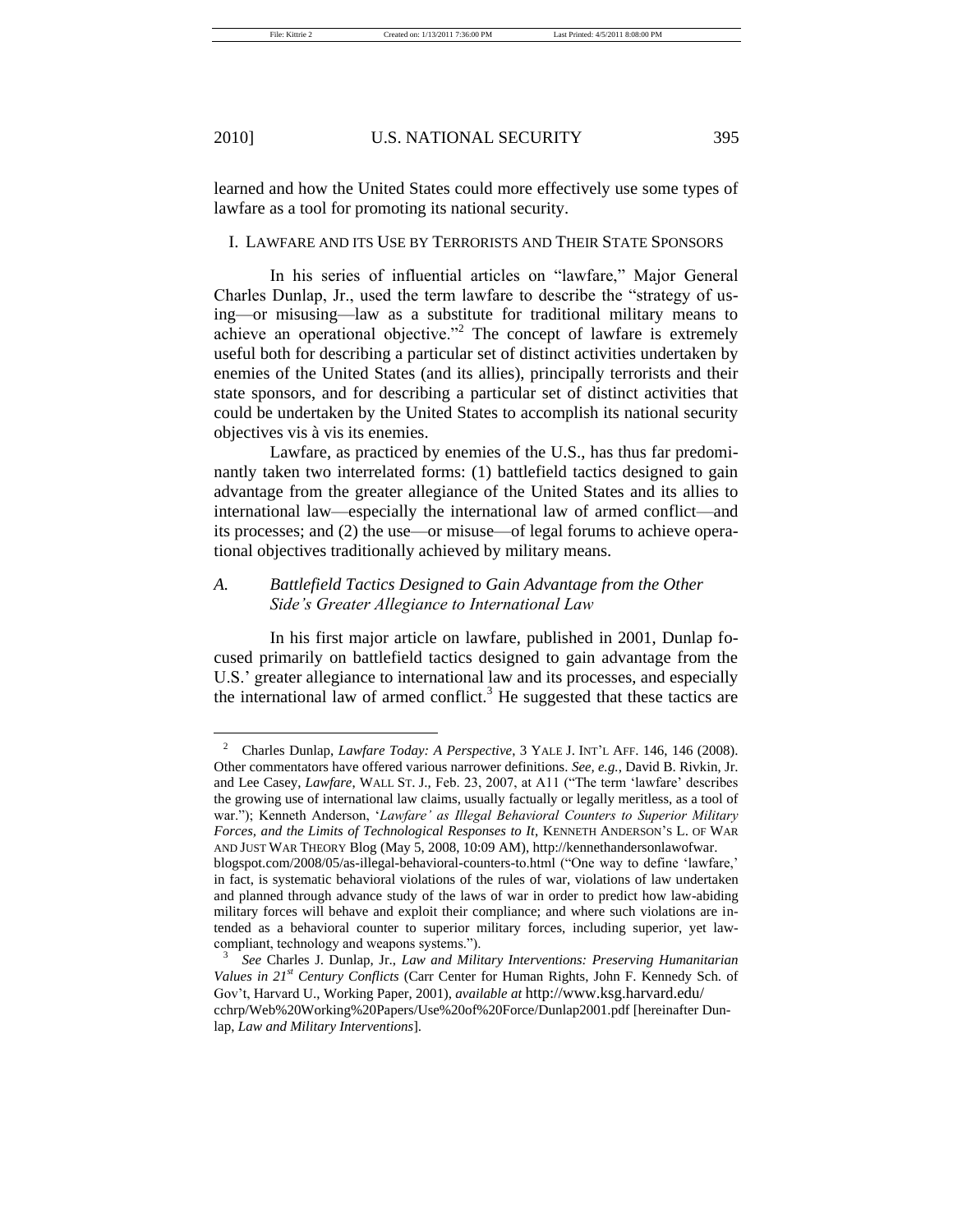designed to accomplish two main goals: (1) the tactical goal of causing U.S. armed forces to fight with one hand tied behind their back and (2) the strategic goal of destroying the American public's will to fight by making it appear that the United States is waging war in violation of the law of armed conflict.<sup>4</sup> The same enemy act can accomplish both goals. Dunlap gave as an example Taliban placement of military assets in or around "noncombatant facilities such as religious structures and NGO [non-governmental organization] compounds in the hopes of either deterring attacks or, if attacks do take place, producing collateral damage media events that serve their cause."<sup>5</sup> Similar tactics have been adopted by other armed forces, including Saddam Hussein's Iraqi military<sup>6</sup> and Hamas, which, as Laurie Blank notes, has fired from schools and residential areas "in the hope that nearby civilians would deter Israel from responding'."

It has been said by some at this conference that insurgent activities such as firing from amongst civilians are simply a violation of the law of war, and do not merit their own attention, separate from that, as examples of one type of lawfare—the deliberate attempt to gain advantage from the other side's greater allegiance to international law and its processes. I disagree. I find particularly cynical, troubling, corrosive of international law, and worthy of separate study, efforts to deliberately try to gain advantage from one side's greater allegiance to international law and its processes. This is a type of lawfare that the United States should strongly oppose and definitely not seek to replicate.

<sup>7</sup> Laurie R. Blank, *Finding Facts But Missing the Law: The Goldstone Report, Gaza and Lawfare*, 43 CASE W. RES. J. INT'L L. 279, 290 (2011)(citing Goldstone report quote of interview with three Palestinian militants).

<sup>4</sup> *Id.* at 11–13.

<sup>5</sup> *Id.* at 13.

<sup>6</sup> *See* Jefferson D. Reynolds, *Collateral Damage on the 21st Century Battlefield, Enemy Exploitation of the Law of Armed Conflict, and the Struggle for a Moral High Ground*, 56 A.F. L. REV. 1, 43–51 (2005); Human Rights Watch, *Off Target: The Conduct of the War and Civilian Casualties in Iraq* 74-76 (2003); Senior Def. Official, U.S. Dep't of Def., Briefing on Use of Human Shields in Iraq (Feb. 26, 2003), *available at* http://www.globalsecurity.org/ wmd/library/news/iraq/2003/iraq-030226-dod01.htm ("The Iraqis have regularly placed air defense missile systems and associated equipment in and around civilian areas, including parks, mosques, hospitals, hotels, crowded shopping districts, and even in cemeteries. They have positioned rocket launchers next to soccer stadiums that are in active use, and they've parked operational surface-to-air missile systems in civilian industrial areas. This is a wellorganized, centrally managed effort, and its objectives are patently clear: preserve Iraq's military capabilities at any price, even though it means placing innocent civilians and Iraq's cultural and religious heritage at risk, all in violation of the fundamental principle that civilians and civilian objects must be protected in wartime.").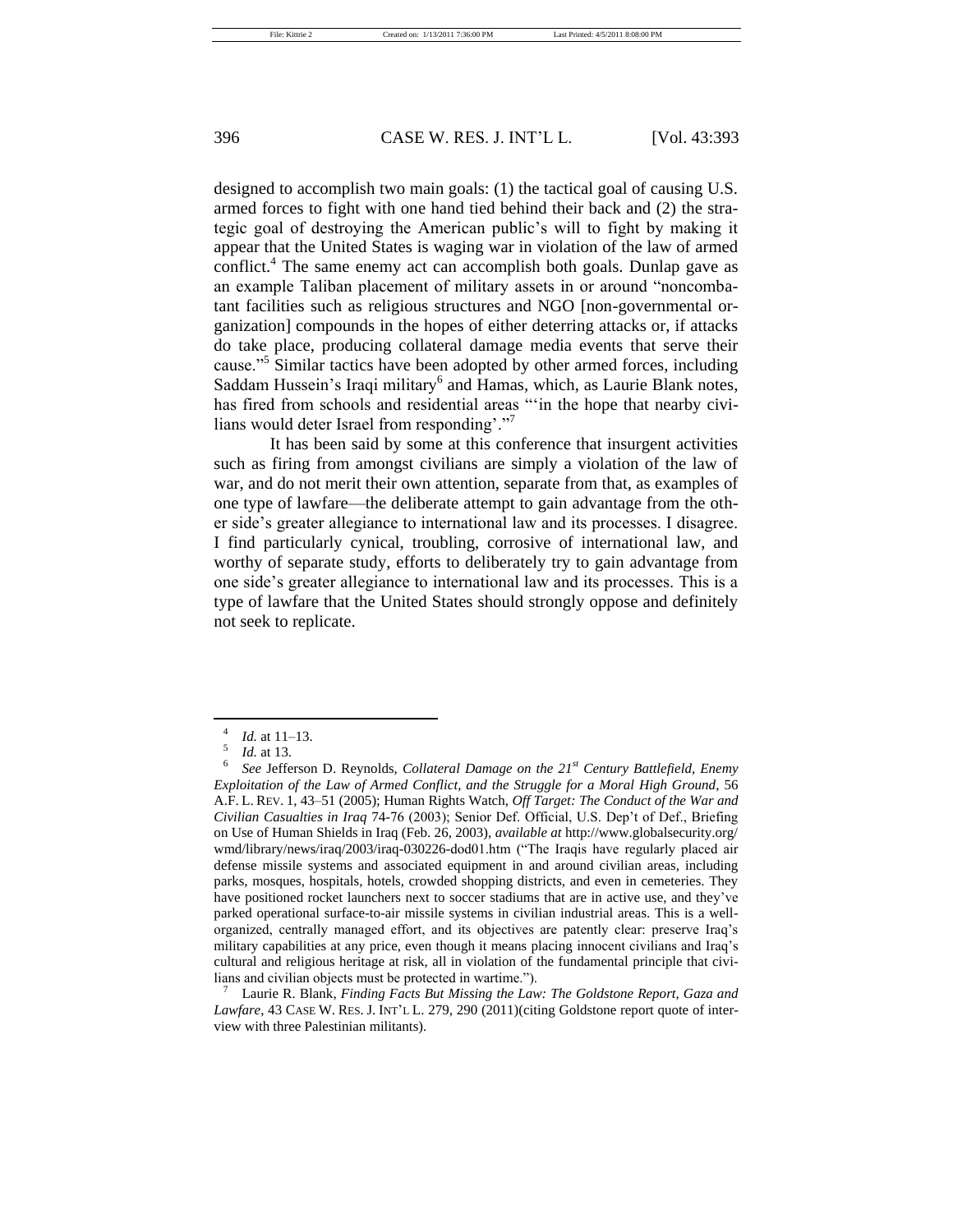File: Kittrie 2 Created on: 1/13/2011 7:36:00 PM Last Printed: 4/5/2011 8:08:00 PM

#### 2010] U.S. NATIONAL SECURITY 397

*B. Use—Or Misuse—of Legal Forums to Achieve Operational Objectives Traditionally Achieved by Military Means*

Briefly in Dunlap's seminal  $2001$  article,<sup>8</sup> and especially since, the concept of lawfare has also been used, in particular by other commentators, to describe efforts to use*—*or misuse*—*legal forums to advance operational objectives traditionally achieved by military means.<sup>9</sup> This latter type of lawfare was famously referred to in the Pentagon's March 2005 National Defense Strategy for the United States of America, which stated: "Our strength as a nation will continue to be challenged by those who employ a strategy of the weak, focusing on international fora, judicial processes, and terrorism $^{10}$ 

Dunlap provides several examples of such efforts to manipulate legal forums to advance operational objectives traditionally achieved by military means. For instance, in Colombia, the FARC rebels discovered that one way of getting rid of a particularly effective government military commander is to accuse that commander of human rights violations.  $\frac{11}{11}$  This is effective because under Colombian law, the commander must then be relieved of command and is not eligible for military defense counsel, thus requiring him to spend personal funds to hire defense counsel. $^{12}$ 

The manipulation of legal forums to advance military objectives is also an explicit tactic of Hezbollah and Hamas. Hezbollah Secretary General Sayyed Nasrallah has spoken as follows of manipulating legal forums to advance his military objective of defeating Israel: "We have to sue the Israeli leaders anywhere possible in the world. Suing Israel for its crimes will render Israeli leaders beleaguered and perplexed."<sup>13</sup>

Similarly, a Hamas leader recently discussed the group's "policy" of seeking to have senior Israeli leaders arrested whenever they visit European countries.<sup>14</sup> The *Times of London* reported that "Hamas says that it initiated" a British arrest warrant issued against Tzipi Livni, who served as

<sup>8</sup> Dunlap, *Law and Military Interventions*, *supra* note 3, at 36.

<sup>9</sup> *See* Rivkin and Casey, *supra* note 2; Jeremy Rabkin, *Lawfare*, WALL ST. J., July 13, 2004, at A14.

U.S. DEP'T OF DEF., THE NATIONAL DEFENSE STRATEGY OF THE UNITED STATES OF AMERICA 5 (2005).

<sup>&</sup>lt;sup>11</sup> Dunlap, *Law and Military Interventions, supra* note 3, at 36.<br><sup>12</sup> Dunlap *Law and Military Interventions, supra* note 3, at 36.

<sup>12</sup> Dunlap, *Law and Military Interventions, supra* note 3*,* at 36; Charles J. Dunlap, Jr., *The Law of Armed Conflict*, AFA Policy Forum, (Sept. 13, 2005), http://www.afa.org/media/ scripts/Dunlap\_conf2005.asp.

<sup>13</sup> Mohamad Shmaysani, *Sayyed Nasrallah: Unite to Back Turkey, Egypt; Take Part in Freedom Flotilla 2*, AL MANAR (June 4, 2010), http://www.almanar.com.lb/newssite/News Details.aspx?id=140626&language=ar (Al Manar is a Lebanese media outlet affiliated with Hezbollah).

<sup>14</sup> James Hider, *Hamas Using English Law to Demand Arrest of Israeli Leaders for War Crimes*, TIMES OF LONDON (Dec. 21, 2009).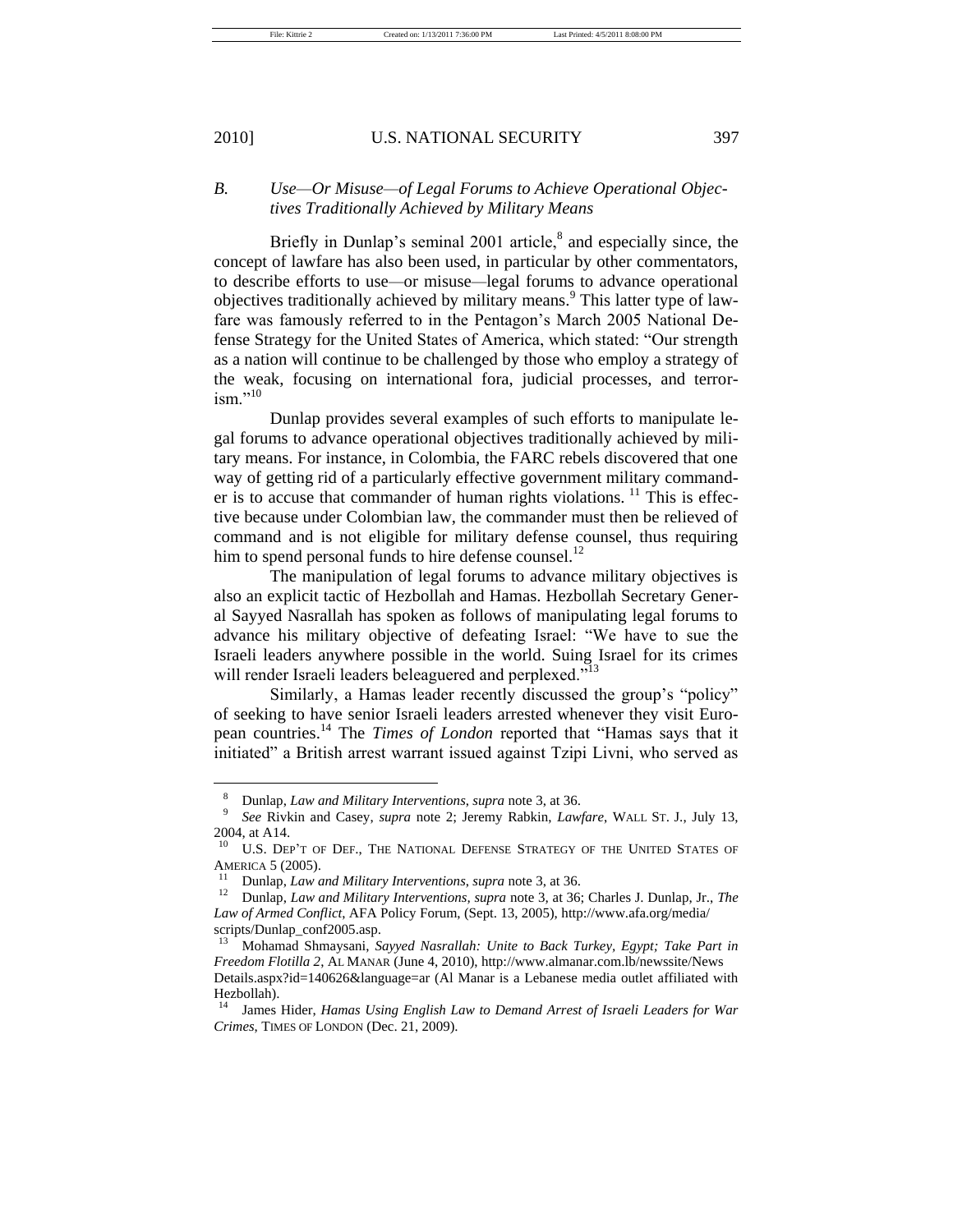Foreign Minister of Israel during the 2008 war in Gaza.<sup>15</sup> According to the *Times*, in the United Kingdom "the campaign by Hamas takes advantage of an aspect of law in England and Wales that allows anyone to apply for an arrest warrant for alleged war crimes without the need for a prosecuting lawyer."<sup>16</sup> As a result of the warrant, Livni, who had been scheduled to address a meeting in London, was forced to cancel her visit.<sup>17</sup>

Similar warrant efforts have led other Israeli leaders to cancel other visits to the U.K. $^{18}$  Such efforts to manipulate legal forums to transform Israel into a pariah state seem designed to contribute to the Hezbollah and Hamas objectives of destroying Israel, including by distracting Israel's leaders from their duties; contributing to Israel's delegitimization and demoralization; and reducing Israel's ability to conduct diplomatic relations and communicate effectively with foreign audiences.

### II. THE U.S. EXECUTIVE BRANCH'S DEFENSIVE RESPONSE TO LAWFARE

Under the Obama Administration, and especially the Bush Administration, the U.S. executive branch's response to law's potential as a tool for advancing military objectives has thus far been predominantly defensive. Donald Rumsfeld, Secretary of Defense during the George W. Bush Administration, saw lawfare in "personal terms," expecting to be "at the top of the target list," according to Jack Goldsmith, who served during that administration as Special Counsel at the Department of Defense and then Assistant Attorney General for the Office of Legal Counsel.<sup>19</sup>

Rumsfeld's concern increased after a group of Iraqis brought universal jurisdiction criminal complaints against him and General Tommy Franks in a Belgian court in the spring of  $2003<sup>20</sup>$ . The complaints centered on war crimes alleged to have been committed during the invasion of Iraq.<sup>21</sup> After Rumsfeld threatened to move NATO headquarters out of Belgium, Belgium changed its universal jurisdiction law and blocked the prosecutions of Rumsfeld and Franks.<sup>22</sup> However, Rumsfeld worried about both the universal jurisdiction laws that remained on the books elsewhere in Europe and international tribunals.<sup>23</sup> Rumsfeld's concern about the latter was heigh-

 $\frac{15}{16}$  *Id.* 

<sup>16</sup> *Id.*; *see also* Richard Ford, *Anyone Can Apply for a Warrant Over Allegations of a Serious Offence*, TIMES OF LONDON (Dec. 21, 2009).

<sup>17</sup> Soeren Kern, *New "War Crimes" Lawfare*, HUDSON NEW YORK, Aug. 4, 2010, http://www.hudson-ny.org/1456/new-war-crimes-lawfare.

 $\frac{18}{19}$  *Id.* 

JACK GOLDSMITH, THE TERROR PRESIDENCY: LAW AND JUDGMENT INSIDE THE BUSH ADMINISTRATION 59 (2007).

 $\frac{20}{21}$  *Id.* at 60–61.

 $\frac{21}{22}$  *Id.* 

 $\frac{22}{23}$  *Id.* at 61.

<sup>23</sup> *Id.*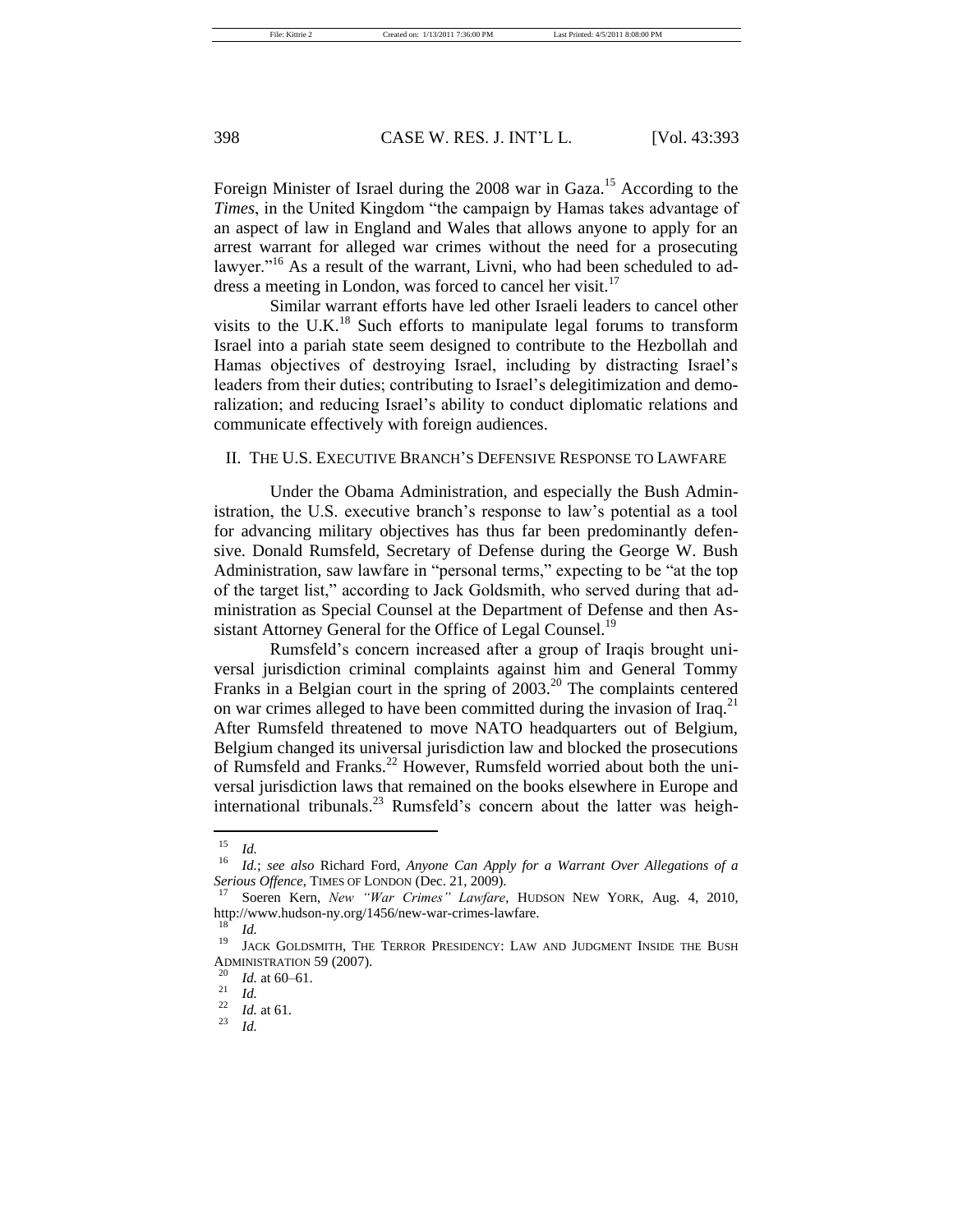tened by a narrowly averted move by the International Criminal Tribunal for the former Yugoslavia to prosecute NATO officials for bombing a Serbian television station and other alleged war crimes during the 1999 Kosovo campaign. $^{24}$ 

As was discussed in detail at the Lawfare! symposium, some associated with the Bush Administration used the term "lawfare" to derogatorily describe legal work by a human rights non-governmental organization (NGO) and several American attorneys defending Guantanamo detainees and other defendants in the war on terror.<sup>25</sup> The unsubstantiated implication was that the NGO and attorneys were trying to use law to advance a traditional military objective; for example, the defeat of the United States and its allies.<sup>26</sup>

The Bush Administration placed considerable weight in its legal policy decisions on defending the United States from lawfare. For example, the Administration opposed U.S. participation in the International Criminal Court (ICC) out of fear that those hostile to the United States might bring about ICC trials of American leaders or soldiers.<sup>27</sup> The Administration also argued for its Guantánamo military tribunals in part on the grounds that standard criminal trials of al-Qaeda operatives could be manipulated by defense counsel to put prosecutors to a choice between revealing sensitive U.S. intelligence sources and methods or letting terrorists go free.<sup>28</sup> As of January 2011, nearly two years into the Obama Administration, the United States still has not joined the ICC, and the Obama Administration has itself decided to use military commissions in certain circumstances.<sup>29</sup>

 $\frac{24}{25}$  *Id.* 

<sup>25</sup> *See, e.g.*, Jeff Breinholt, *J'Accuse: Lawfare Lawyers Storming the Courts*, FAMILY SECURITY MATTERS, Jan. 4, 2008, http://www.fsmarchives.org/article.php?id=1386307; Jeff Breinholt*, Is Lawfare Being Abused by American Lawyers?*, FINDLAW'S WRIT, Mar. 9, 2007, http://writ.news.findlaw.com/commentary/20070309\_breinholt.html.

It is worth nothing that the implication may not be as far off the mark in the specific case of American attorney Lynne Stewart, who was convicted in 2005 by a U.S. federal district court of "assisting terrorism by smuggling information from an imprisoned client to violent followers in Egypt.‖ John Eligon, *Heftier Term for Lawyer in Terrorism Case*, N.Y. TIMES, July 16, 2010, at A22.

<sup>27</sup> Phillip Carter, *Legal Combat: Are Enemies Waging War in Our Courts?*, SLATE (Apr. 4, 2005, 5:51 PM), http://www.slate.com/id/2116169/; Goldsmith, *supra* note 19, at 61–63.

<sup>28</sup> Goldsmith, *supra* note 19, at 109; Frederic L. Borch, III, *Why Military Commissions Are the Proper Forum and Why Terrorists Will Have "Full and Fair" Trials: A Rebuttal to* Military Commissions: Trying American Justice, THE ARMY LAWYER 10 (2003).

<sup>29</sup> Charlie Savage, *Judge Delays Resumption of Guantanamo Trial*, N.Y. TIMES, Oct. 15, 2010, http://www.nytimes.com/2010/10/15/us/15gitmo.html# ("Mr. Obama had been a critic during the presidential campaign of Mr. Bush's use of military commissions. But his administration eventually decided that the tribunals were necessary if certain detainees were to receive trials, because they offered greater flexibility than civilian courts in the admission of certain kinds of evidence, like hearsay and materials gathered under battlefield conditions.").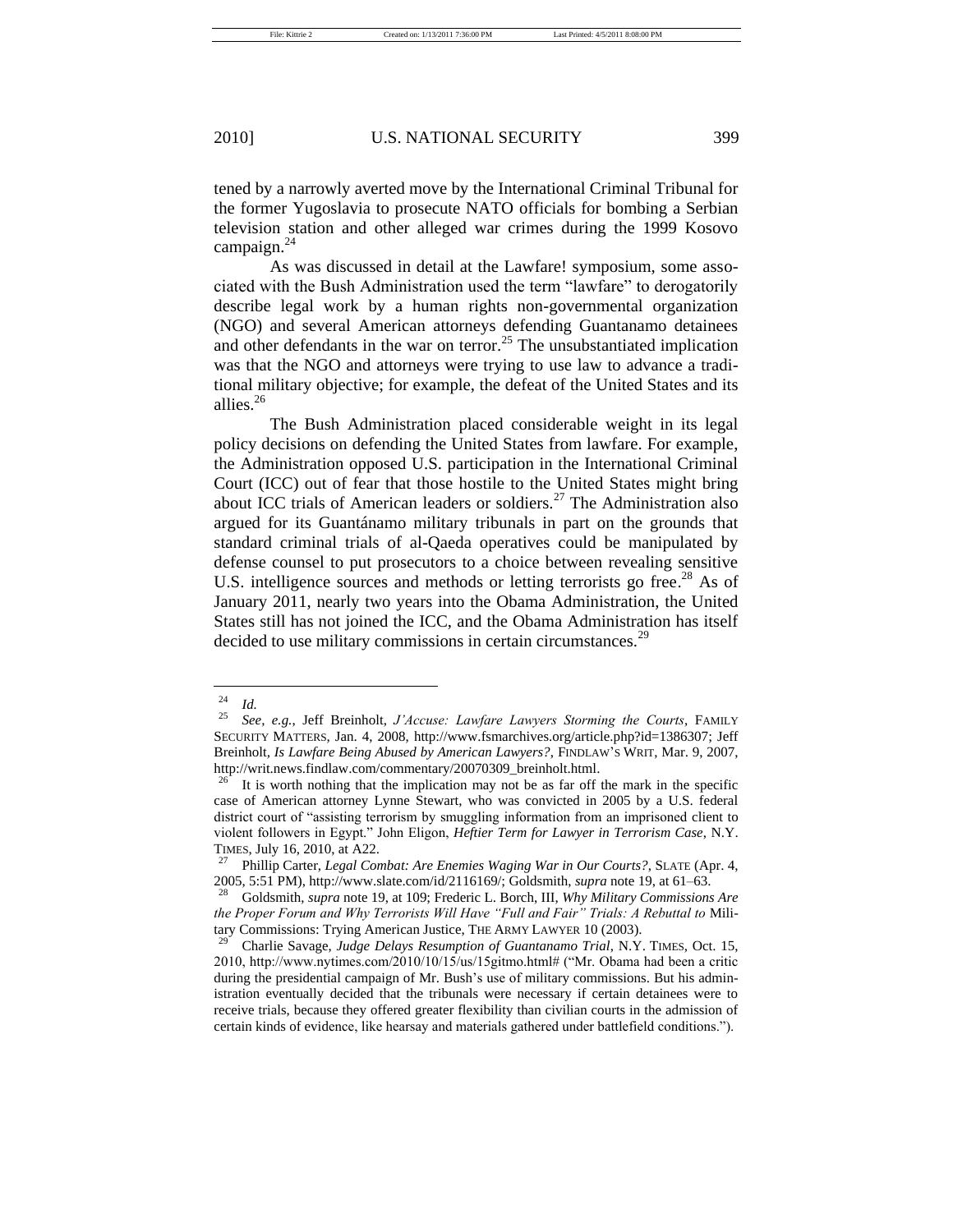In addition, the U.S. military has, at least in part in response to lawfare, greatly restricted its targeting (on occasion restricting itself beyond the requirements of international law) in order to avoid accusations of disproportionate collateral damage to civilians.<sup>30</sup> Dunlap provides an example of how reports about NATO airstrikes allegedly causing civilian casualties were responded to by the International Security Assistance Force (ISAF) in Afghanistan.<sup>31</sup> ISAF responded to reports of such deaths by proclaiming that NATO "would not fire on positions if it knew there were civilians nearby."<sup>32</sup> A NATO spokesman emphasized that "if there is the likelihood of even one civilian casualty, [NATO] will not strike, not even if we think Osama bin Laden is down there."<sup>33</sup> This goes beyond the requirements of international law and also encourages enemy forces to surround themselves with innocents so as to immunize themselves from attack.<sup>34</sup> As Dunlap so eloquently puts it, NATO's creation of restrictions beyond what is required by the law of armed conflict

creates for its adversary a substitute for conventional military weaponry. . . for the Taliban to survive it is not necessary for them to build conventional air defenses; rather, just by operating amidst civilians they enjoy a legal sanctuary . . . that is as secure as any fortress bristling with anti-aircraft guns.<sup>35</sup>

So the U.S. executive branch's response to lawfare—law as a tool for advancing operational objectives traditionally achieved by military means—has been predominantly defensive, a response adopted originally by the Bush Administration but which still strongly influences the U.S. ap-

<sup>30</sup> Charles J. Dunlap, Jr., Visiting Professor, Duke University School of Law and Associate Director, Center on Law, Ethics, and National Security, Presented at Case Western University School of Law Frederick K. Cox International Law Center War Crimes Research Symposium, Does Lawfare Need an Apologia? (Sept. 10, 2010), *available at* http://www.

au.af.mil/au/aunews/archive/2010/0520/0520Articles/Dunlap0520.pdf ("By creating restrictions beyond what the law of armed conflict would require, NATO's pronouncements encourage the Taliban to shield themselves from air attack by violating the law of armed conflict by embedding themselves among civilians.").

See id. (discussing comments from Maj. John Thomas, spokesman for NATO's International Security Assistance Force)*.*

 $rac{32}{33}$  *Id.* 

 $rac{33}{34}$  *Id.* 

<sup>34</sup> *Id.*; Charles J. Dunlap, Jr., Op-Ed., *Lawfare Amid Warfare*, WASH. TIMES, Aug. 3, 2007, at A17, *available at* http://www.washingtontimes.com/news/2007/aug/03/lawfare-amid-

warfare/?page=1 ("Establishing a paradigm of "zero tolerance" for casualties may well come back to haunt us in yet another way. Specifically, it encourages the enemy to do exactly what we do not want them to do: surround themselves with innocent civilians so as to virtually immunize themselves from attack. It creates a sanctuary that the bad guys are not entitled to enjoy, and sends them exactly the wrong message.").

<sup>35</sup> Dunlap, *supra* note 30.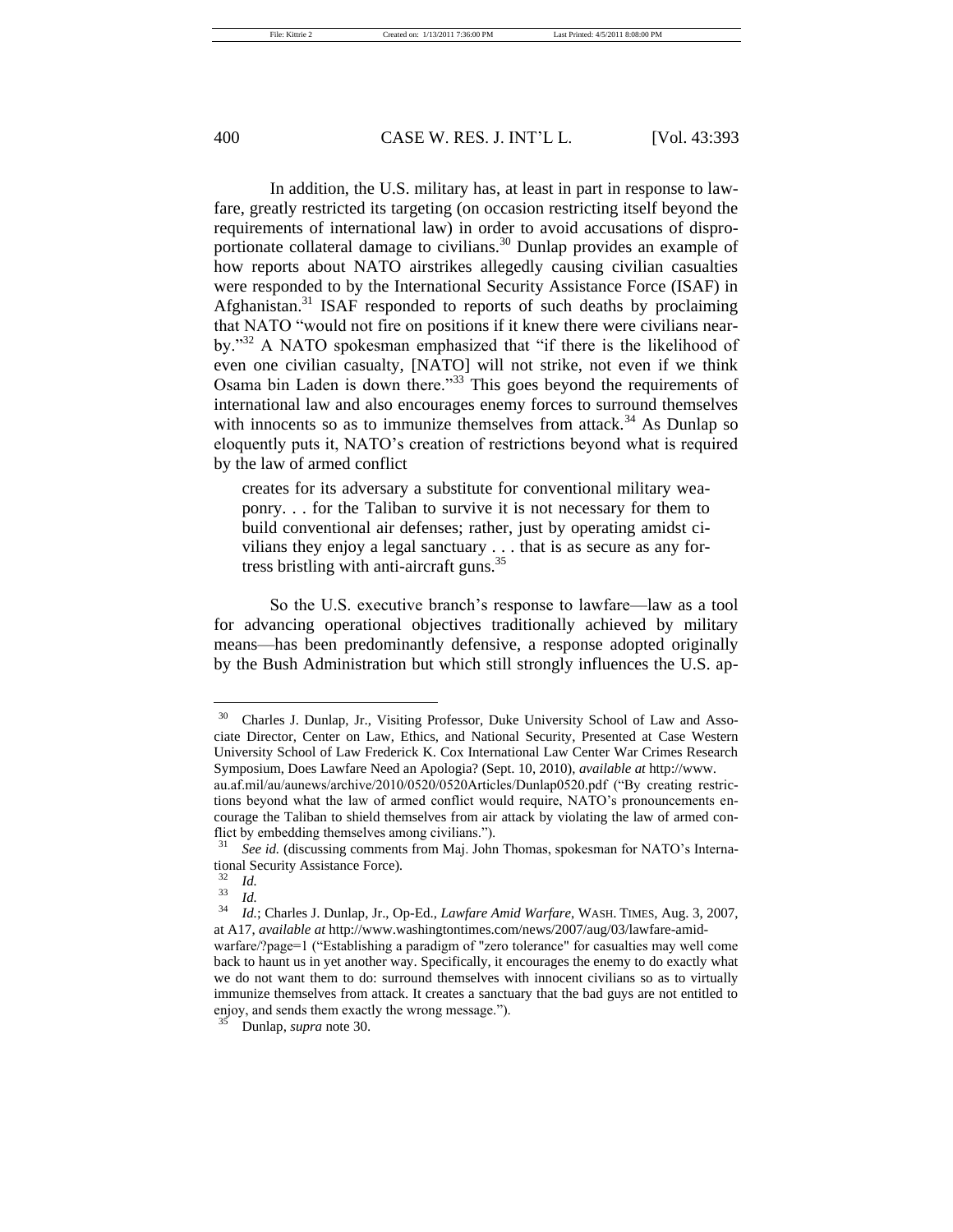proach to the ICC and other issues. This is unfortunate, as the U.S. government could more effectively advance its national security objectives by making more offensive use of lawfare.

# III. HOW THE U.S. GOVERNMENT CAN BETTER USE LAWFARE AS A TOOL FOR PROMOTING NATIONAL SECURITY

The U.S. government's response to lawfare should not simply be a defensive crouch. If there are ways of accomplishing traditionally military objectives using law, the United States should not only fight back hard against others' use of them but also vigorously look for ways to itself so use law. As Phillip Carter so eloquently put it: "[W]e have every reason to embrace lawfare, for it is vastly preferable to the bloody, expensive, and destructive forms of warfare that ravaged the world in the  $20<sup>th</sup>$  century.<sup>356</sup>

First, lawfare has the clear advantage of being less deadly to both combatants and bystanders than is conventional warfare.<sup>37</sup> As Carter wryly puts it, he "would far prefer to have motions and discovery requests fired at [him] than incoming mortar or rocket-propelled grenade fire.<sup>338</sup> Second, if some part of the fight is to take place not in the battlefields but rather the courts, that should be to U.S. society's great advantage. While the United States does have more sophisticated lethal weapons than its adversaries, its advantage in sophisticated legal weapons is surely even greater. Thus far, the U.S. advantage in sophisticated legal weapons has been underutilized in the war on terror. The U.S. government, and perhaps even concerned U.S. attorneys in the private sector, could be doing far more to use law—both existing law and potential changes to law—as part of the fight against al-Qaeda, the Taliban, the Iranian regime, and others who seek to engage in terrorist acts against the United States and/or acquire weapons of mass destruction.

In order to concretely analyze how the United States could more effectively use lawfare as a tool for promoting its national security, the remaining sections of this article employ as a case study the uses thus far and potential future uses of lawfare against Iran, which is both the leading state sponsor of terrorism $39$  and the leading threat to the nuclear nonproliferation regime. The article will analyze, and draw more broadly applicable lessons from, four existing examples of where law is already being used deliberate-

<sup>36</sup> Phillip Carter, *Legal Combat: Are Enemies Waging War in Our Courts?*, SLATE (Apr. 4, 2005, 5:51 PM), http://www.slate.com/id/2116169/.

Id. ("[L]awfare rarely generates the collateral damage of conventional warfare. In recent war zones such as Bosnia, Chechnya, and Iraq, the cumulative civilian death toll stretches into the hundreds of thousands.").

 $rac{38}{39}$  *Id.* 

OFFICE OF THE COORDINATOR FOR COUNTERTERRORISM, U.S. DEP'T OF STATE, COUNTRY REPORTS ON TERRORISM 2009 (2009), http://www.state.gov/s/ct/rls/crt/2009/140889.htm ("Iran remained the most active state sponsor of terrorism.").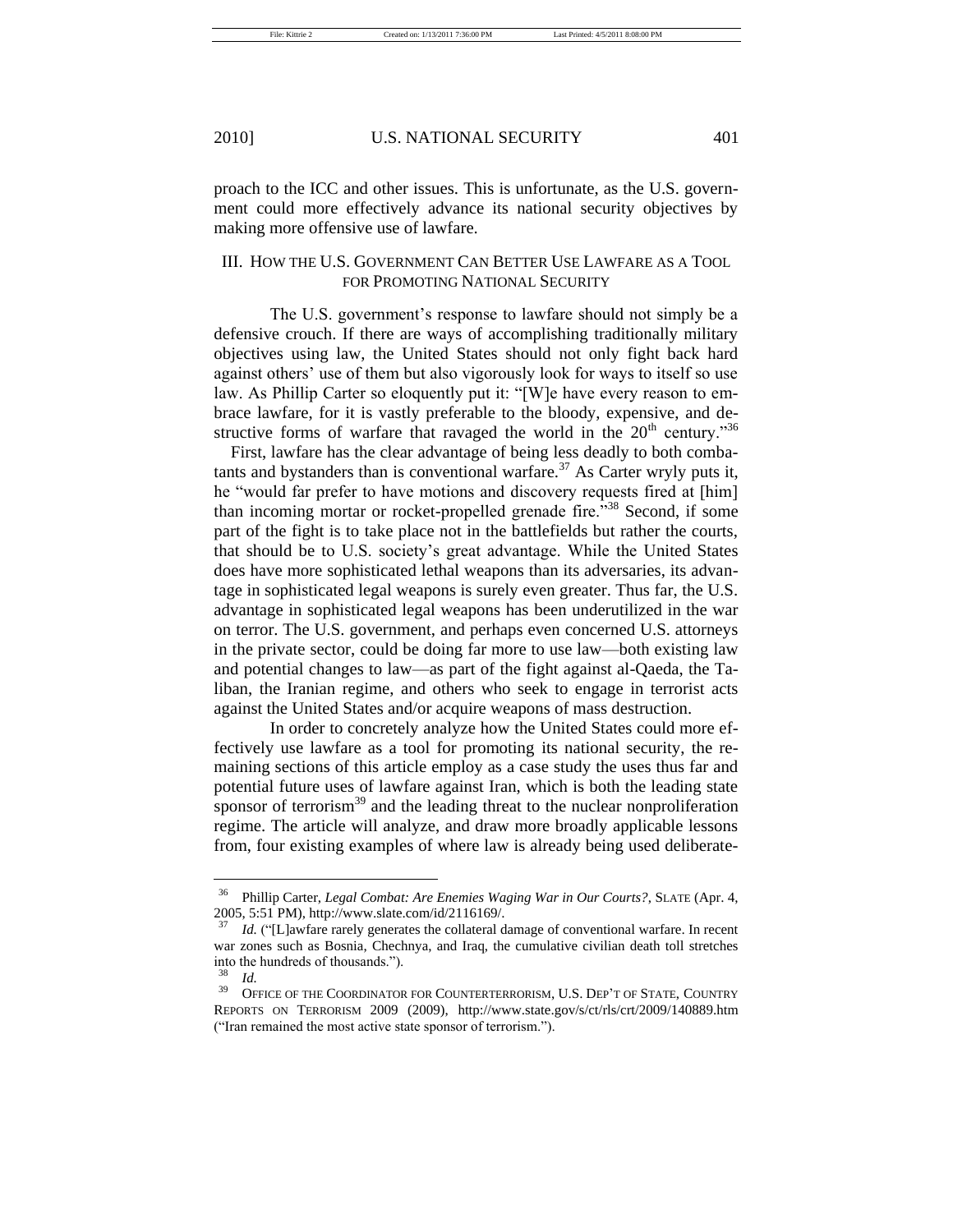ly, systematically, and creatively to achieve operational objectives against Iran.

## *A. The Iranian Threat to International Peace and Security*

Iran's nuclear weapons program, state sponsorship of terrorism, and human rights abuses make it a preeminent threat to international peace and security. In pursuing its dangerous agenda, the Iranian government egregiously violates international law. For example, Iran continues to violate U.N. Security Council resolutions ordering Iran to suspend its nuclear enrichment, reprocessing, and heavy water related activities.<sup>40</sup> In a series of periodic reports, most recently on November 23, 2010, the Director General of the International Atomic Energy Agency has determined again and again that "contrary to the relevant resolutions of the Board of Governors and the Security Council, Iran has not suspended its enrichment related activities" and has "continued" with "heavy water related activities." $41$ 

At the same time, Iran has chosen to violate numerous other international legal obligations. Iran's brutal response to postelection protests contravened its human rights obligations under international law, including the International Covenant on Civil and Political Rights.<sup>42</sup> Iran has also continued its destabilizing support for terrorist groups across the Middle East, including by providing them with arms in violation of U.N. Security Council Resolutions 1701 and  $1747<sup>43</sup>$ 

<sup>40</sup> S.C. Res. 1737, ¶ 2, U.N. Doc. S/RES/1737 (2006) (Dec. 27, 2006); *see also* S.C. Res. 1747, ¶¶ 12–13, U.N. Doc. S/RES/1747 (2007) (Mar. 24, 2007) (reaffirming resolution 1737); S.C. Res. 1803, ¶¶ 1, 14, 18–19, U.N. Doc. S/RES/1803 (2008) (Mar. 3, 2008) (reaffirming resolutions 1737 and 1747); S.C. Res. 1929, ¶¶ 1–2, 36–37, U.N. Doc. S/RES/1929 (2010) (June 9, 2010) (affirming Iran's non-compliance with resolutions 1737, 1747, and 1803 and reaffirming resolution 1737).

<sup>41</sup> Int'l Atomic Energy Agency [IAEA] Director General, *Implementation of the NPT Safeguards Agreement and Relevant Provisions of Security Council Resolutions in the Islamic Republic of Iran*, at 9, IAEA Doc. GOV/2010/62 (Nov. 23, 2010)[, http://www.iaea.org/](http://www.iaea.org/) Publications/Documents/Board/2010/gov2010-62.pdf. *See also, e.g.*, Int'l Atomic Energy Agency [IAEA] Director General, *Implementation of the NPT Safeguards Agreement and Relevant Provisions of Security Council Resolutions in the Islamic Republic of Iran*, at 11, IAEA Doc. GOV/2010/46 (Sept. 6, 2010), http://www.iaea.org/Publications/Documents/ Board/2010/gov2010-46.pdf (identical language).

International Covenant on Civil and Political Rights, G.A. Res. 2200A (XXI), U.N. GAOR, 21st Sess., Supp. No. 16, U.N. Doc. A/6316, at 52–60 (Dec. 16, 1966), *available at* www2.ohchr.org/English/law/ccpr.htm; International Covenant on Civil and Political Rights, Dec. 16, 1966, S. Treaty Doc. 95–20, 999 U.N.T.S. 171.

<sup>43</sup> For example, an Iranian ship carrying weapons from Iran to Yemeni rebels, which was seized by the Yemeni government on October 26, 2009, violated UN Security Council Resolution 1747, which orders that "Iran shall not supply, sell or transfer directly or indirectly from its territory or by its nationals or using its flag vessels or aircraft any arms or related materiel." S.C. Res. 1747, *supra* note 41,  $\sqrt{ }$  5. A second ship, carrying 500 tons of weapons from Iran to Hezbollah in Lebanon, which was seized by the Israeli navy on November 3,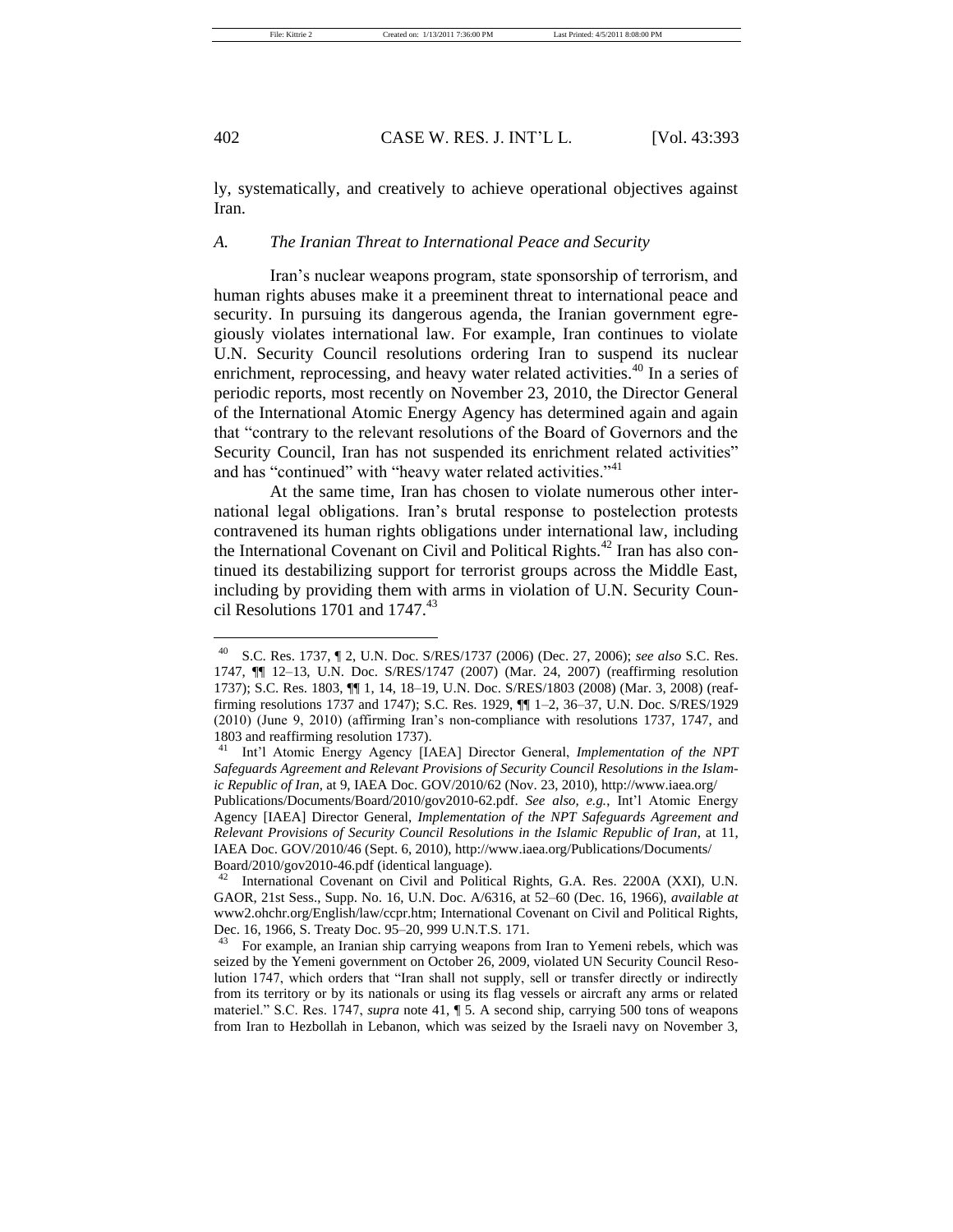# *B. Overview of U.S. and International Responses to Iran*

What is the range of responses available to the United States and to the international community? A U.S. President's five key tools for altering the behavior of a foreign country can be alliteratively characterized as: (1) speaking (statements and negotiations); (2) sweeteners (incentives); (3) sanctions (economic and diplomatic restrictions); (4) sabotage and (5) soldiers (military action). In the case of Iran, speaking and sweeteners have been tried and failed,<sup>44</sup> and soldiers are a very problematic option.

The United States and its allies are reportedly focusing their efforts against Iran's nuclear program on sanctions and covert sabotage (including, for example, the Stuxnet computer virus).<sup>45</sup> The combination of sanctions and sabotage seems, as of early January 2011, to be succeeding in significantly slowing Iran's nuclear program.<sup>46</sup> On January 10, 2011, Secretary of State Hillary Clinton stated: "The most recent analysis is that the sanctions have been working. They have made it much more difficult for Iran to pur-

 $2009$ , violated Resolution 1747 as well as Resolution 1701, which ordered all States to "prevent . . . the sale or supply to any entity or individual in Lebanon of arms and related materiel of all types.‖ *See id.*; S.C. Res. 1701, ¶ 15, U.N. Doc. S/RES/1701 (2006) (Aug. 11, 2006).

Seven days after his inauguration, President Barack Obama declared that "if countries like Iran are willing to unclench their fist, they will find an extended hand from us." Nazila Fathi & Alan Cowell, *After Obama Overture, Iran's Leader Seeks U.S. Apology*, N.Y. TIMES, Jan. 29, 2009, at A8. Over the rest of 2009, the Obama administration followed up on the January 27, 2009 declaration with numerous friendly gestures to the Iranian regime. The United States used terminology suggesting it was no longer seeking regime change, emphasized its disinterest in using military force against Iran's nuclear program, for a year stopped seeking significantly stronger sanctions against Iran, and offered Iran a very generous deal relating to its Tehran Research Reactor. However, the Iranian regime responded to Obama's outstretched hand with a clenched fist. As President Obama stated in his speech of March 20, 2010 to the Iranian people on the occasion of Nowruz, the Iranian new-year: "You have refused good faith proposals from the international community . . . . Faced with an extended hand, Iran's leaders have shown only a clenched fist." THE WHITE HOUSE, OFFICE OF THE PRESS SECRETARY, REMARKS OF PRESIDENT OBAMA MARKING NOWRUZ (2010), http://www.whitehouse.gov/the-press-office/remarks-president-obama-marking-nowruz; *see also* Videotaped Remarks on the Observance of Nowruz, 2010 DAILY COMP. PRES. DOC. 201000190 (Mar. 20, 2010), *available at* http://www.gpoaccess.gov/presdocs/2010/DCPD-201000190.pdf.

David Ignatius, *Buying Time with Iran*, WASH. POST, Jan. 9, 2011, at A17 ("Stuxnet was just one of what appeared to have been a series of efforts to disrupt the supply chain of the Iranian nuclear program."); Isabel Kershner, *Israeli Ex-Spy Predicts Delay for Iran's Nuclear Ambitions*, N.Y. TIMES, Jan. 8, 2011, at A8 ("The United States also has a covert program to undermine Iran's nuclear program.").

<sup>46</sup> *See, e.g.*, Jay Solomon & Charles Levinson, *Sanctions Slow Iran's Warhead Capability*, WALL ST. J., Jan. 8-9, 2011, at A1; Ignatius, *supra* note 45, at A17 ("The Obama Administration has concluded that Iran's nuclear program has been slowed by a combination of sanctions, sabotage and Iran's own technical troubles.").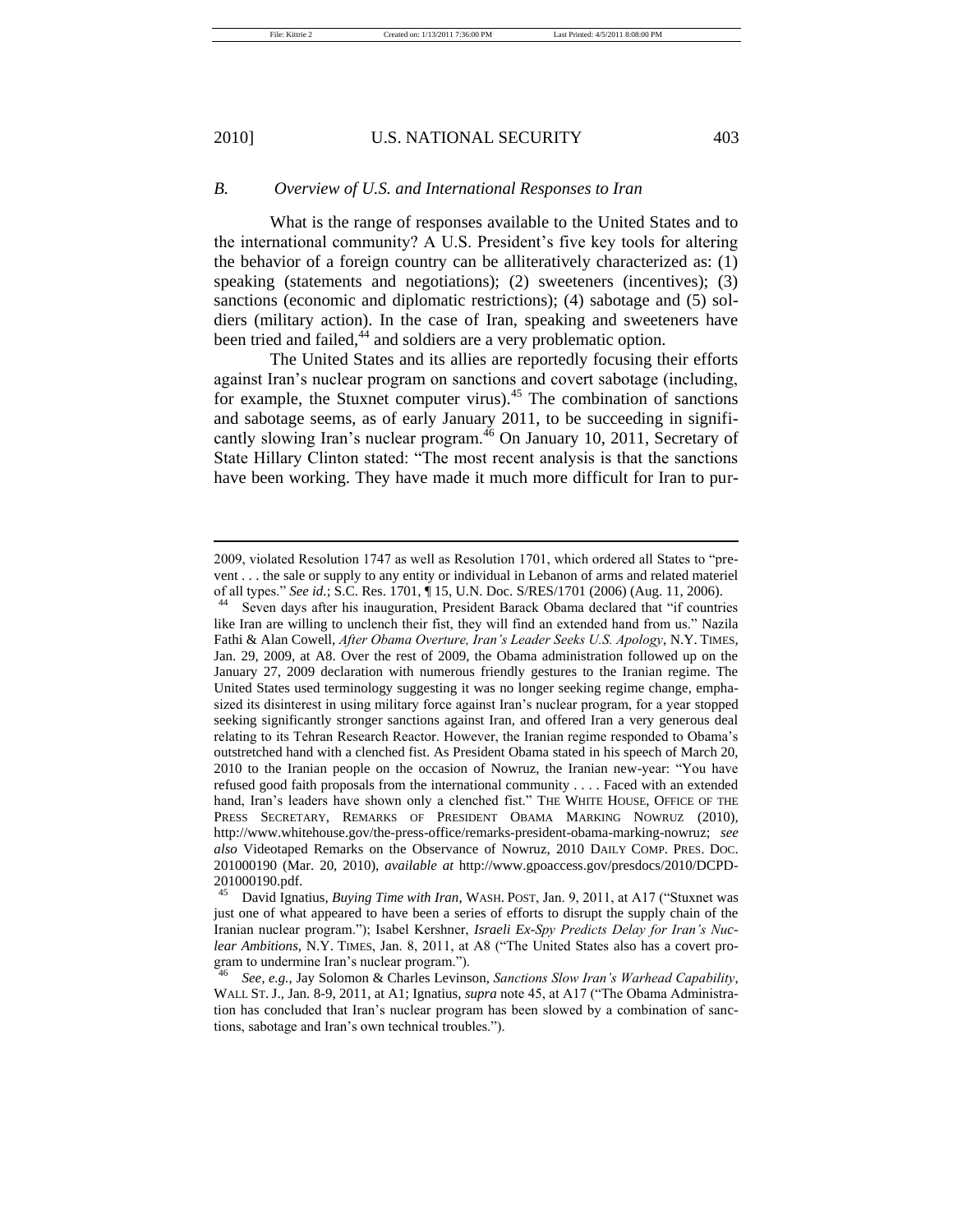sue its nuclear ambitions."<sup>47</sup> As Washington Post Associate Editor David Ignatius wrote about U.S. policy towards Iran in a column in early January 2011, "What's increasingly clear is that low-key weapons—covert sabotage and economic sanctions—are accomplishing many of the benefits of military action, without the costs."<sup>48</sup>

While Stuxnet and other efforts to sabotage Iran's nuclear program are clearly having a significant impact, and undoubtedly raise important questions in the cyberlaw and other relevant legal arenas, they are not examples of using law as a tool to achieve an operational objective. In contrast, sanctions are a form of lawfare, as Paul Williams noted at the Lawfare! symposium, and as Gen. Charles Dunlap discusses in the section titled "Lawfare as an American Weapon" of his article for this symposium.<sup>49</sup> Gen. Dunlap provides several examples of when "actions that could be characterized as lawfare have been carried out by the United States—and properly so."<sup>50</sup> In doing so, he offers the following outstanding example of the potential power of the sanctions type of lawfare:

Legal 'weaponry' can have effects utterly indistinguishable from those produced by their kinetic analogs. During the 2003 invasion, for example, the Iraqi air force found itself hobbled by a legal device—sanctions—as effectively as by any outcome from traditional aerial combat. By preventing the acquisition of new aircraft, as well as spare parts for the existing fleet, Iraqi airpower was so debilitated that not a single aircraft rose in opposition to the coalition air arma $da^{51}$ 

The sanctions imposed on Iran in recent years—through U.N. Security Council resolutions binding under international law and through changes to the domestic laws of the U.S., European Union, and others have been a particularly salient, deliberate, and, in many cases, creative form of lawfare. The sanctions use law as a substitute for traditional military means to advance an operational objective—in this case, halting Iran's illicit nuclear program. $52$ 

<sup>47</sup> Jay Solomon, *Clinton Says Curbs Slow Iran Program*, WALL ST. J., Jan. 11, 2001, at A10.

 $^{48}$  Ignatius, *supra* note 45, at A17.

<sup>49</sup> Dunlap, *supra* note 30.

 $\frac{50}{51}$  *Id.* 

 $\frac{51}{52}$  *Id.* 

<sup>52</sup> *See, e.g.*, S.C. Res. 1737, *supra* note 40 (the Security Council, in the resolution's preamble, notes that the resolution is motivated in part by a determination "to constrain Iran's development of sensitive technologies in support of its nuclear and missile programmes"); Comprehensive Iran Sanctions, Accountability, and Divestment Act of 2010, Pub. L. No. 111-195,  $\S 2$  (10) (2010)(finding that "economic sanctions to prevent Iran from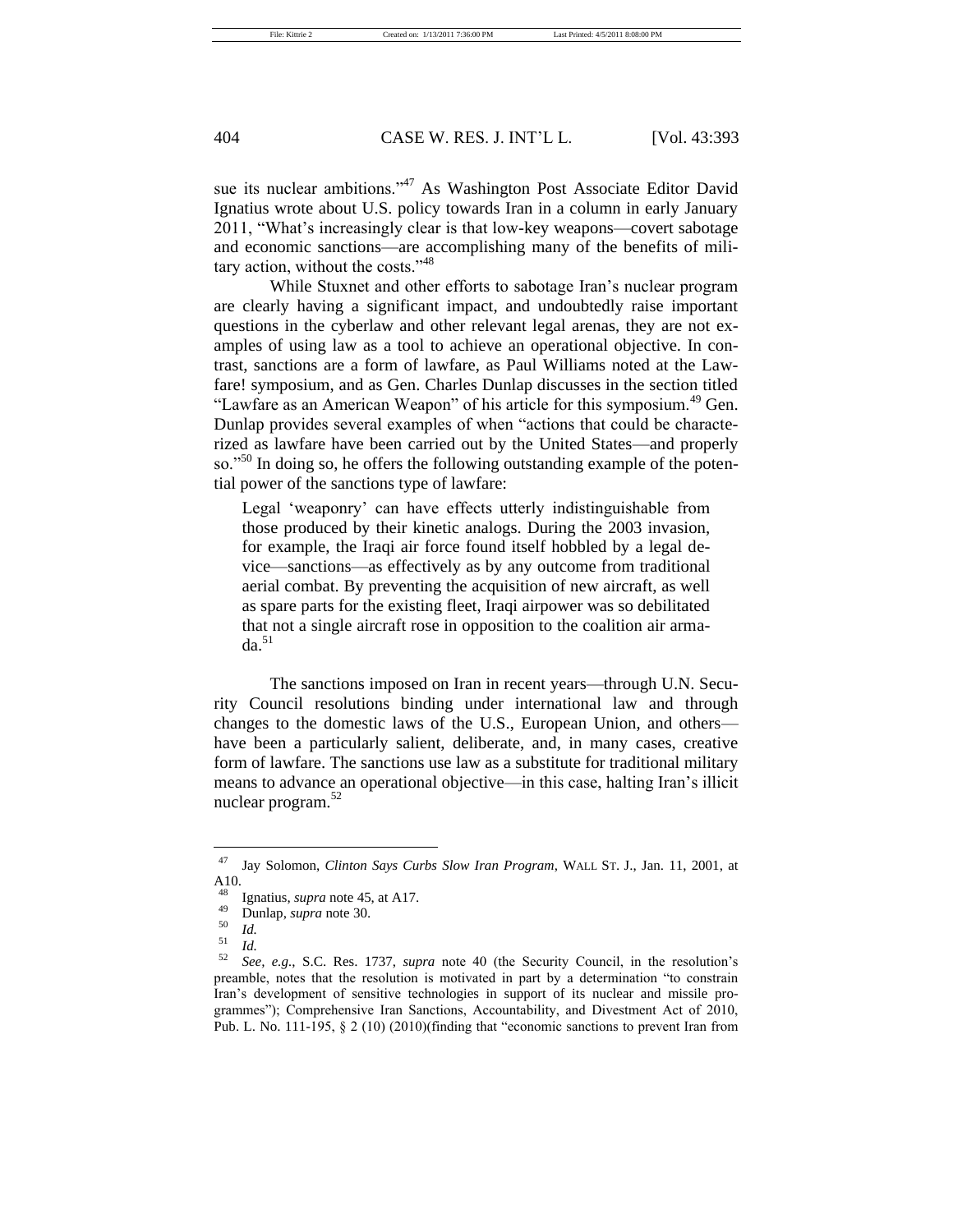What are the principal means by which sanctions—economic and other restrictions imposed through changes to international and domestic law—can advance their operational objective? Sanctions can have any or all of several useful impacts on the target, including especially (1) coercing the target (in this case Iran) into halting its illegal behavior, if the costs of the behavior (in this case proceeding with the nuclear program or supporting terrorism) are increased sufficiently to outweigh the benefits to the regime of proceeding with the behavior; and (2) constraining the target from engaging in illegal behavior, if the sanctions materially reduce the target's supply of assets necessary to engage in the behavior.<sup>53</sup> The U.S. government's current sanctions on Iran are designed to both coerce and constrain Iran.<sup>54</sup>

Recent history shows that strong sanctions, effectively implemented, can help stop illegal nuclear weapons programs and terrorism. For example, robust sanctions helped induce Libya to forsake terrorism and verifiably relinquish its nuclear, chemical, and biological weapons programs.<sup>55</sup> In exchange for the lifting of sanctions imposed by the United Nations and United States, Libya halted its support for terrorism, paid \$2.7 billion to the families of the Pan Am flight 103 bombing victims, and allowed a team of British and U.S. government experts to enter Libya and dismantle its weapons of mass destruction infrastructure.<sup>56</sup>

<sup>54</sup> Press Release, U.S. Dep't of the Treasury, Remarks at the Center for Strategic and International Studies by Treasury Under Secretary for Terrorism and Financial Intelligence Stuart Levey (Sept. 20, 2010) [hereinafter Levey remarks], *available at* http://www.ustreas.

gov/press/releases/tg862.htm (Levey emphasizes two desired impacts of the Obama Administration's tightening sanctions on Iran. One is "to sharpen the choice for Iran's leaders between integration with the international community, predicated on fulfilling their international obligations, and the hardship of further isolation." Levey explains that " $[b]$ y dramatically isolating Iran financially and commercially and by capitalizing on Iran's existing vulnerabilities, we can impact Iran's calculations" so as to "create crucial leverage for our diplomacy." Another desired impact is to "make it harder for Iran to pursue international procurement for its nuclear and military programs.").

developing nuclear weapons, are necessary to protect the essential security interests of the United States.").

<sup>53</sup> Readers interested in a more detailed discussion of the goals potentially served by the imposition of sanctions in the international arena may wish to refer to Orde F. Kittrie, *Averting Catastrophe: Why the Nuclear Nonproliferation Treaty is Losing its Deterrence Capacity and How to Restore It*, 28 MICH.J. INT'L L. 337, 354–61 (2007).

<sup>55</sup> GARY CLYDE HUFBAUER, JEFFREY J. SCHOTT, KIMBERLY ANN ELLIOTT & BARBARA OEGG, ECONOMIC SANCTIONS RECONSIDERED 12-13 (3d ed. 2007) ("[T]he surprise decision by Libyan President Muammar Gadhafi in 2003 to renounce weapons of mass destruction was partly influenced by his desire to end the decade-old U.S. sanctions and to gain access to American oil field technology and know-how.").

The sanctions on Libya both contained Qaddafi's ability to develop weapons of mass destruction and ultimately coerced him, including by grinding down Libya's oil industry and causing economic problems so severe they threatened his grip on Libya. *See* Kittrie, *supra* note 53, at 406–14.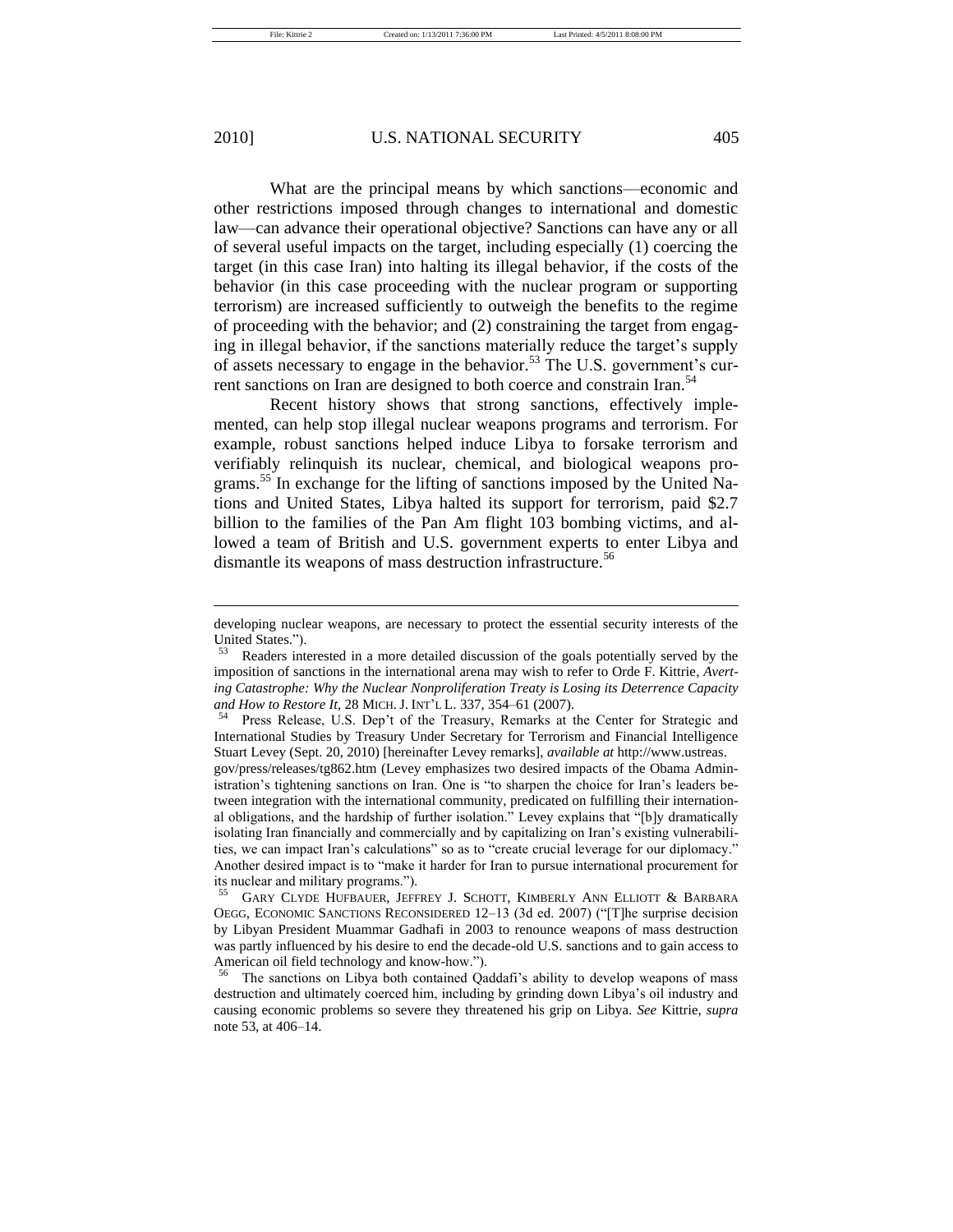Unfortunately, the U.N. Security Council—thanks to Russian and Chinese obstructionism—has thus far imposed relatively weak sanctions on Iran for its proliferant activities.<sup>57</sup> For example, the sanctions thus far imposed by the Security Council on Iran are significantly weaker than the sanctions imposed by the Council in response to many lesser threats to international peace and security—including on Liberia during its 2003 civil war, Sierra Leone in response to its 1997 military coup, Yugoslavia during the Bosnia crisis, Haiti in response to its 1991 military coup, Libya in response to its support for terrorism, and Iraq in response to its invasion of Kuwait and weapons of mass destruction programs.<sup>58</sup>

Due to its ideology, the value to the Iranian regime of engaging in nuclear proliferation is particularly high.<sup>59</sup> However, the price the international community has exacted from the Iranian regime for its violations has thus far been remarkably low. Security Council Resolutions 1737, 1747, 1803, and 1929 are, by themselves, too weak to coerce Iran into compliance, halt Iran's ability to advance its nuclear weapons program, or deter other states from following Iran's lead and developing their own nuclear weapons program. This is unfortunate because Iran's heavy dependence on foreign trade leaves it highly vulnerable to strong economic sanctions.<sup>60</sup>

Concerned that U.N. Security Council sanctions on Iran are insufficiently impactful, and faced with the drawbacks of a U.S. military option, American opponents of Iran's nuclear weapons program are creatively using law in four key ways to step up the pressure on Iran to comply with international law and cease its enrichment and other sensitive nuclear activities: (1) state and local actions including pension divestment; (2) legal pressure on foreign banks doing business with Iran; (3) legal pressure on foreign energy companies supplying refined petroleum to Iran; and (4) litigation strategies.

<sup>57</sup> *See id.* at 383–84, 389 (discussing Russian and Chinese blocking of strong Security Council sanctions on Iran).

<sup>58</sup> *See* Orde F. Kittrie, *Emboldened by Impunity: The History and Consequences of Failure to Enforce Iranian Violations of International Law*, 57 SYRACUSE L. REV. 519, 547–48 (2007) (comparing the strength of these sanctions imposed by the Security Council).

See id. at 543-44 ("Iranian leadership is . . . motivated by a religious conviction that exalts martyrdom and suffering. In comparison with a purely economic calculation, the Iranian regime's ideology causes it to ascribe greater cost to complying with the sender's demand to shut down the nuclear weapons program and lesser cost to any suffering that may be imposed by sanctions.").

See Kittrie, *supra* note 58, at 536–537 ("Iran's heavy dependence on oil export revenue and other foreign trade leaves it highly vulnerable to economic sanctions.‖); *see also* Kittrie, *Using Stronger Sanctions to Increase Negotiating Leverage with Iran*, ARMS CONTROL TODAY (Dec. 2009), at 18–21, http://www.armscontrol.org/print/3982.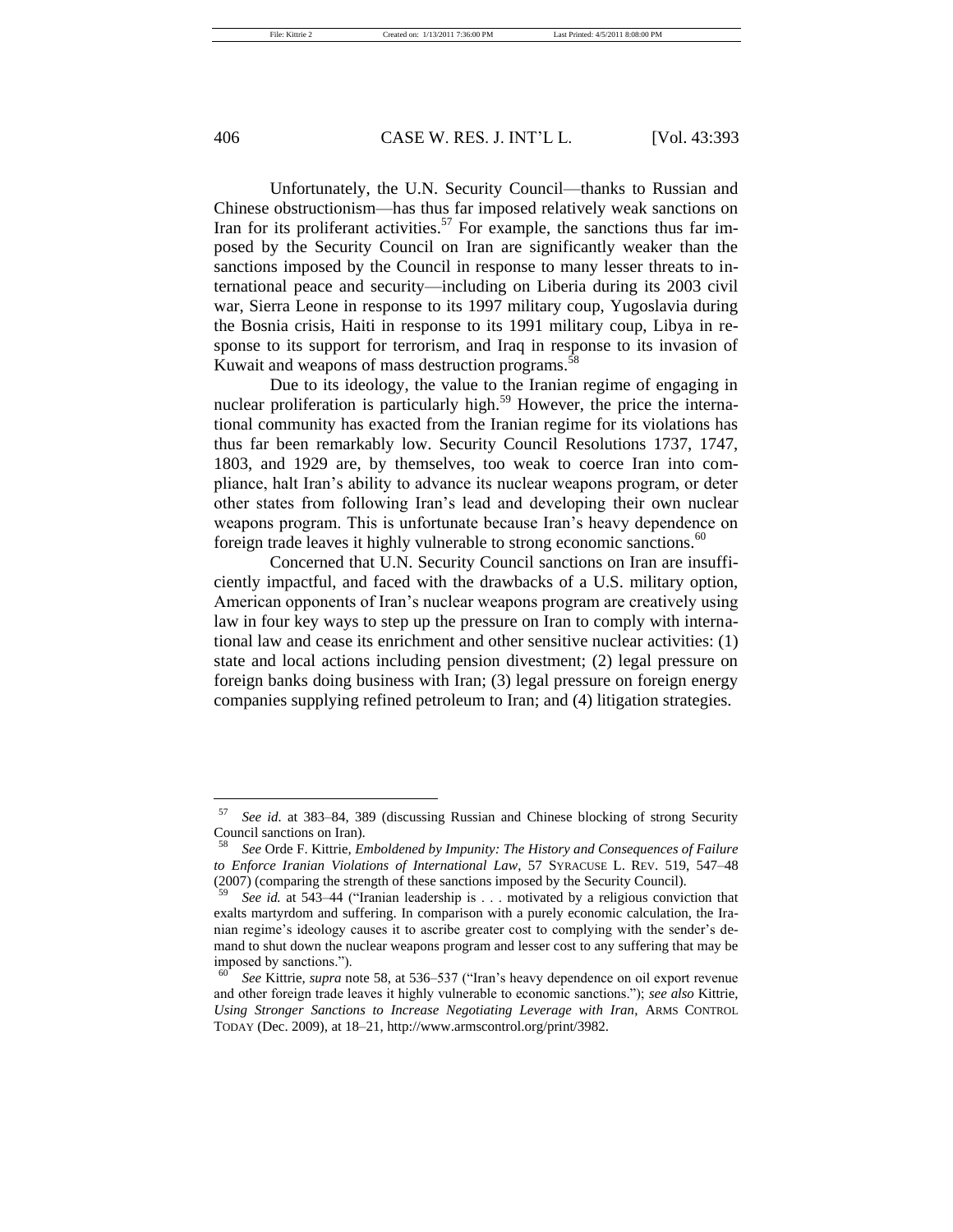#### 1. State and local actions including pension divestment

As of 2004, U.S. state and local pension funds reportedly had some \$188 billion invested in foreign companies doing business with state sponsors of terrorism, including Iran.<sup>61</sup> State and local pension fund divestment from such companies was seen by its proponents as having the potential to contribute significantly to discouraging these and other foreign companies from investing in, or otherwise doing business with, these state sponsors of terrorism.<sup>62</sup> In addition, the threatened withdrawal from such companies of state and local pension fund investment was seen as providing these companies with a strong incentive to withdraw from business they were already doing with the state sponsors of terrorism.<sup>63</sup> At least twenty-seven states and the District of Columbia have divested pension funds from companies doing business with Sudan, as have at least twenty-two cities.<sup>64</sup> In addition, at least nineteen states and the District of Columbia have divested pension funds from companies investing in Iran's energy sector.<sup>65</sup> In order to facilitate such divestment relating to Sudan, Congress passed, and President Bush signed into law in 2007, the Sudan Accountability and Divestment Act, which clarifies that certain types of state and local divestment from companies doing business with Sudan are not preempted.<sup>66</sup> Similarly, on July 1, 2010, President Obama signed into law the Comprehensive Iran Sanctions, Accountability, and Divestment Act of 2010, which clarifies that certain types of state and local divestment from companies doing business with Iran are not preempted. $67$ 

Iran's opponents in the United States have also used state and local law in other ways to put pressure on Iran. For example, in 2007, when Minnesota Governor Tim Pawlenty discovered that an Indian company, Essar, was seeking to both invest some \$1.6 billion in Minnesota and invest over

<sup>61</sup> *See* Ctr. for Sec. Policy, *The Terrorism Investments of the 50 States*, DIVESTTERROR.ORG, 2 (Aug. 12, 2004), http://merln.ndu.edu/merln/mipal/reports/Divest

Terror Report.pdf ("The total estimated value of the stock of some 400 companies doing business in terrorist sponsoring states held by America's leading public pension systems is approximately \$188 billion.").

 $\frac{62}{63}$  *See id.* 

<sup>63</sup> *See id*.

<sup>64</sup> *See generally* Perry S. Bechky, *The Politics of Divestment*, *in* THE POLITICS OF INTERNATIONAL ECONOMIC LAW (Tomer Broude ed., forthcoming 2010).

<sup>65</sup> *Id.*; *State-by-State Update on Iran Divestment Legislation* (updated August 2010), The Israel Project, http://www.theisraelproject.org/site/apps/nlnet/content2.aspx?c=hsJPK0PIJpH  $&\text{b=689705}\&\text{ct=8641297}.$ 

Sudan Accountability and Divestment Act of 2007, Pub. L. No. 110-174, 121 Stat. 2516.

Comprehensive Iran Sanctions, Accountability, and Divestment Act of 2010, Pub. L. No. 111-195, 124 Stat. 1313.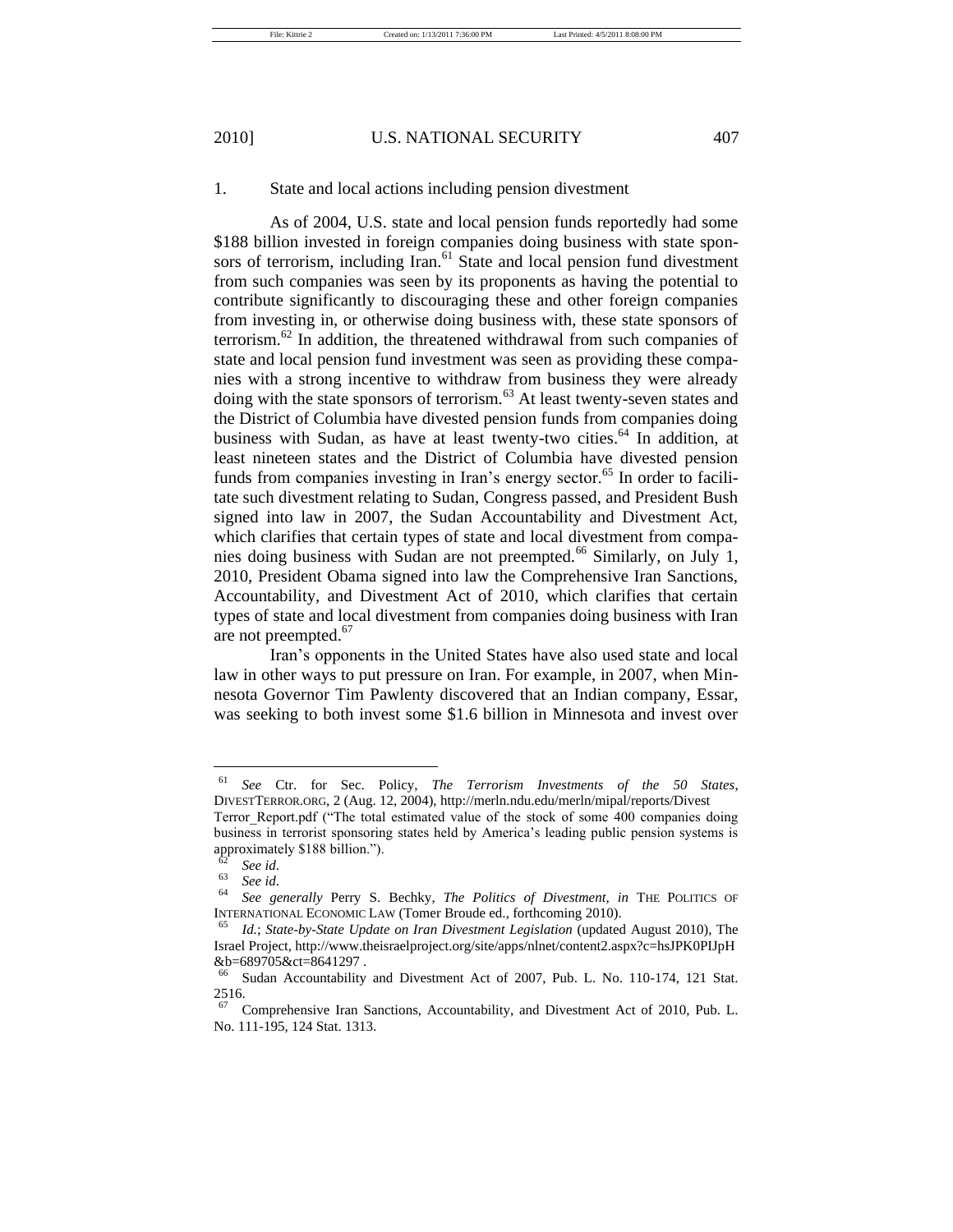\$5 billion in building a refinery in Iran, he put Essar to a choice.<sup>68</sup> Pawlenty threatened to block state infrastructure subsidies and perhaps even construction permits for the Minnesota purchase unless Essar withdrew from the Iranian investment.<sup>69</sup> Essar promptly withdrew from the Iranian investment.<sup>70</sup>

In 2009, activists in Los Angeles, California put pressure on Siemens, which sold communications monitoring and other equipment to the Iranian government, by opposing Siemens' efforts to supply rail cars to the Los Angeles Metropolitan Transportation Authority.<sup>71</sup> In January 2010, Siemens announced that it would forgo new business with  $\text{Iran.}^{72}$  Although the Siemens decision to forgo new business with Iran was not as clearly tied to U.S. state or local pressures as was Essar's decision, the rail car contract incident provides another interesting example of how lawfare can be used at the state or local level.

# 2. Legal pressure on foreign banks doing business with  $\text{Iran}^{73}$

The U.S. Department of the Treasury has convinced more than eighty banks around the world, including most of the world's top financial institutions,<sup>74</sup> to cease some or all of their business with Iran.<sup>75</sup> The tactics Treasury is using were designed and first implemented under the George W.

<sup>68</sup> *See* Larry Oakes, *Essar Drops Plan with Iran: Steel Mill on Range is a Go*, STARTRIBUNE.COM (Oct. 31, 2007, 8:12 PM), http://www.startribune.com/business/11245 206.html (discussing Minnesota Governor Tim Pawlenty's statement that Essar's plans with Iran, if carried out, would jeopardize Essar's subsidies to operate in Minnesota).

<sup>69</sup> *See id.* (stating that Minnesota Governor Tim Pawlenty had threatened to pull construction permits if Essar followed through with its plans to build an oil refinery in Iran).

<sup>70</sup> *See* Tim Pugmire, *Pawlenty Says Essar Concerns are Resolved*, MPR NEWS (Oct. 31, 2007, 5:16 PM), http://minnesota.priprod.publicradio.org/display/web/2007/10/31/ essargoesforward/.

<sup>71</sup> *See* Eli Lake, *Siemens Risks Losses Due to Iran Ties*, WASH. TIMES (July 17, 2009, 4:45 AM), http://www.washingtontimes.com/news/2009/jul/17/siemens-risks-losses-due-to-iranties/print/ ("One of the world's largest engineering firms, Siemens, could lose hundreds of millions of dollars in sales to the Los Angeles Metropolitan Transportation Authority (MTA) because it sold Iran equipment used to spy on dissidents.").

<sup>72</sup> *See* Eli Lake, *Siemens Decides to End Deals with Iran*, WASH. TIMES. (Jan. 28, 2010, 5:01 AM), http://www.washingtontimes.com/news/2009/jul/17/siemens-risks-losses-due-toiran-ties/print/ (stating that Siemens announced that it "would be forgoing new business with Iran").

Readers interested in a more detailed discussion of the U.S. Treasury Department's innovative campaign to persuade banks to curtail their business with Iran may wish to refer to Orde F. Kittrie, *New Sanctions for a New Century: Treasury's Innovative use of Financial Sanctions*, 30 U. PA. J. INT'L L. 789, 789–822 (2009), from which this discussion is adapted.

<sup>&</sup>lt;sup>74</sup> *See id.* at 815 ("More than 80 banks around the world, including 'most of the world's top financial institutions,' have curtailed business with Iran.").

<sup>75</sup> *See* Robin Wright, *Stuart Levy's War*, N.Y. TIMES MAG., Nov. 2. 2008, at 31.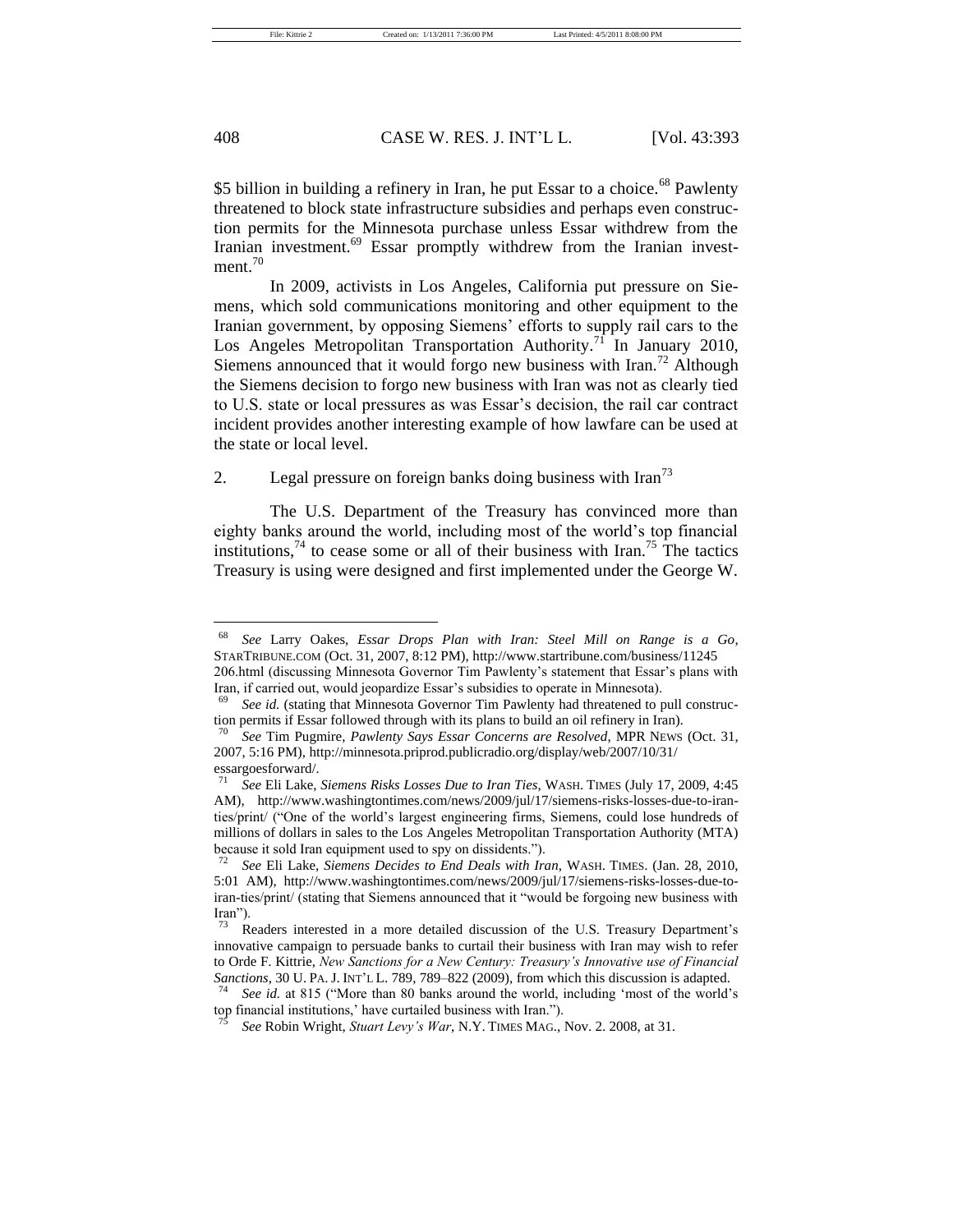Bush administration.<sup>76</sup> However, the Obama Administration cast a strong vote of confidence in them, including by taking the extraordinary decision to retain in place Stuart Levey, the Bush-appointed Under Secretary of the Treasury, who is principally known as the leading architect of these financial sanctions.<sup>77</sup>

What is Treasury's rationale for pressuring foreign banks to curtail their business dealings with Iran? Iran utilizes the international financial system to advance both its nuclear program and its state sponsorship of terrorism. In order to avoid suspicion and minimize the risk of detection, Iran's state-owned banks and other entities use an array of deceptive practices when using their global financial ties to advance Iran's nuclear program and sponsorship of terrorism. For example, Iran uses front companies and intermediaries to surreptitiously obtain technology and materials for its nuclear and missile programs from countries that would prohibit such exports to Iran.<sup>78</sup> In addition, Iranian banks ask other financial institutions to remove the Iranian banks' names when processing their transactions through the international financial system.<sup>79</sup> The goal is to allow Iranian banks to remain undetected as they move money through the international financial system to pay for the Iranian government's nuclear and missile related purchases and to fund terrorism.<sup>80</sup>

What accounts for Treasury's considerable success in persuading foreign banks to stop doing business with Iran? Treasury's principal innovation can be described as follows: Rather than asking, e.g., the Swiss government to order its banks to stop doing business with Iran, the Treasury has gone directly to the Swiss banks. Treasury has found that its unprecedented direct outreach to a country's key private financial institutions can yield results much more quickly than does outreach to that same country's government, which can lack political will or the necessary authority, or may face cumbersome bureaucratic procedures for exercising whatever relevant

<sup>76</sup> *See, e.g.*, *id.,* Kittrie *supra* note 73, at 815.

<sup>77</sup> Paul Richter, *Obama Administration Keeps Bush Official Involved with Iran Sanctions*, L.A. TIMES (Feb. 3, 2009), http://articles.latimes.com/2009/feb/03/world/fg-usiran3 ("The

Obama administration has decided to retain the official who led the Bush administration's effort to squeeze Iran with economic sanctions, providing an important clue on how it intends to approach the Islamic Republic.").

See Between Feckless and Reckless: U.S. Policy Options to Prevent a Nuclear Iran: *Joint Hearing Before the Subcomm.. on the Middle East and South Asia, and the Subcomm.. on Terrorism, Nonproliferation and Trade of the H. Comm. on Foreign Affairs*, 110th Cong. 28 (2008) [hereinafter Glaser statement] (statement of Daniel Glaser, Deputy Assistant Secretary for Terrorist Financing and Financial Crimes, U.S. Dep't of Treasury), http://foreignaffairs.house.gov/110/41849.pdf.

 $\frac{79}{80}$  *Id.* 

<sup>80</sup> *Id.*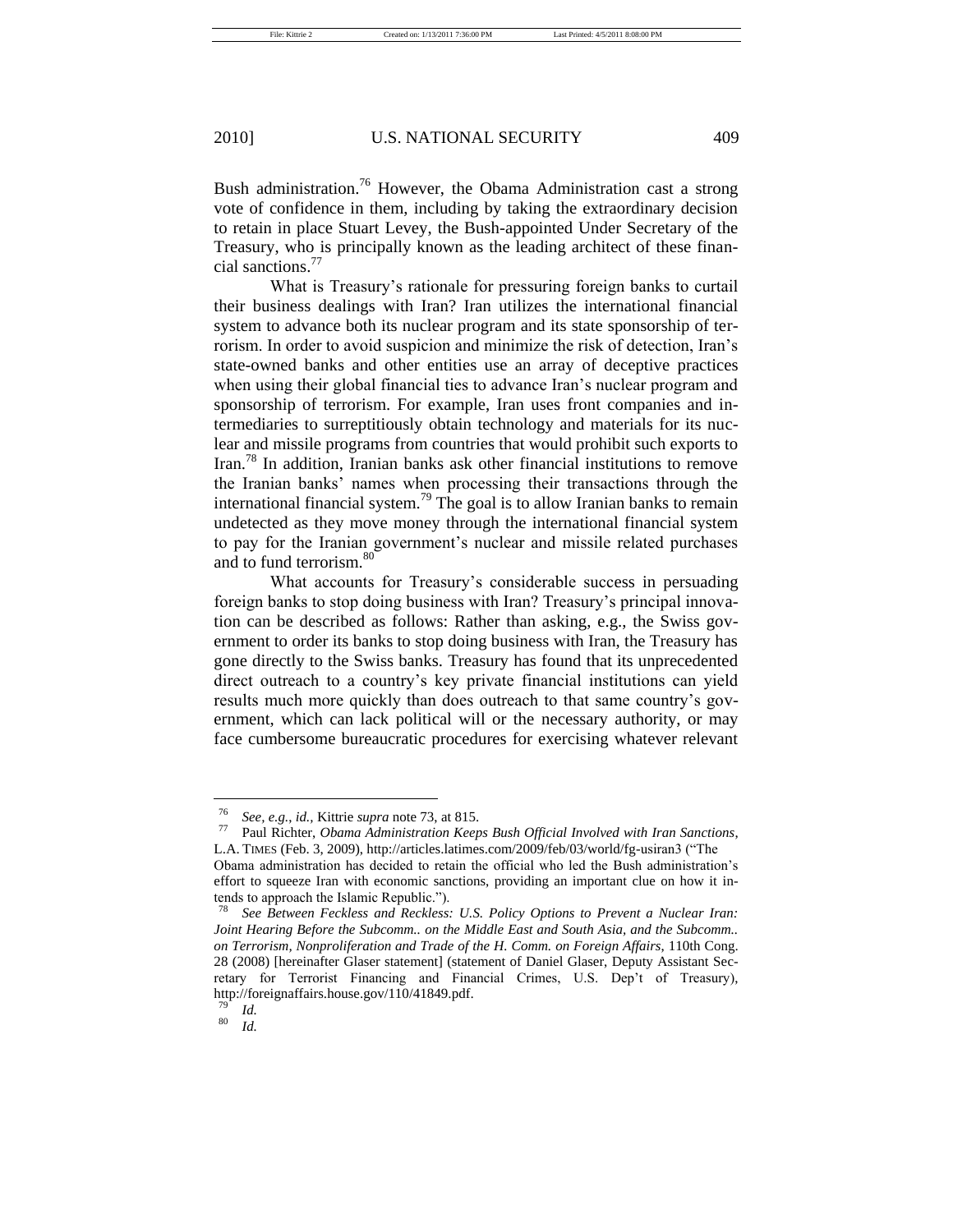authorities it does have. $81$  Once some foreign private financial institutions decide to halt business with entities or individuals of concern, the reputational risk for others not to follow is increased, and those who have halted business with Iran often cooperate with the United States in putting pressure on those who have not yet done so. $82$  Other banks within the jurisdiction soon follow.<sup>83</sup> Such private sector decisions can in turn make it more politically feasible for foreign governments to impose restrictions because some or all of the major relevant companies in their jurisdiction have already forgone the business.<sup>84</sup>

What does the Treasury Department say to the foreign banks to get them to stop doing business with Iran? Treasury officials remind the foreign banks of the risks of doing even prima facie legal business with Iran.<sup>85</sup> The banks with which the Treasury Department communicates are already aware of the prosecutions the Treasury has brought against other banks. For example, in May 2004, the Federal Reserve fined UBS, Switzerland's largest bank, \$100 million for sending U.S. dollars to Cuba, Iran, Libya, and Yugoslavia, and intentionally hiding the transactions by submitting false monthly reports to the Federal Reserve.<sup>86</sup> In December 2005, ABN Amro Bank NV, a Dutch firm, was fined \$80 million by U.S. federal and state financial regulators for actions including modification by its branch in Dubai of payment instructions on wire transfers, letters of credit, and checks issued by Iran's Bank Melli and a Libyan bank in order to hide their involvement in the transactions and enable access to the U.S. banking system.<sup>87</sup> As one former Treasury official put it in 2008, the Treasury Department's success in persuading foreign banks to curtail transactions with Iran

410 CASE W. RES. J. INT'L L. [Vol. 43:393

<sup>81</sup> PRESS RELEASE, U.S. DEP'T OF TREASURY, REMARKS BY TREASURY SECRETARY PAULSON ON TARGETED FINANCIAL MEASURES TO PROTECT OUR NATIONAL SECURITY (June 14, 2007) [hereinafter Paulson Remarks].

<sup>82</sup> *See id*.

 $\frac{83}{84}$  *See id.* 

<sup>&</sup>lt;sup>84</sup> Glaser statement, *supra* note 78, at 35.

 $rac{85}{86}$  *Id.* 

<sup>86</sup> *See UBS Fined \$100 Million Over Trading of Dollars*, N.Y. TIMES, May 11, 2004, at  $C_{87}$ <sup>17</sup>.

<sup>87</sup> Paul Blustein, *Dutch Bank Fined for Iran, Libya Transactions: \$80 Million Levied for Foreign Dealings, Money Laundering*, WASH. POST (Dec. 20, 2005, 5:09 PM), http://www.washingtonpost.com/wp-dyn/content/article/2005/12/19/AR20051219018

<sup>04.</sup>html. Between December 2001 and April 2004, ABN AMRO's overseas branches removed or revised references to entities in which the governments of Libya and Iran had an interest before forwarding wire transfers, letters of credit and U.S. dollar checks to ABN AMRO branches in New York, NY and Chicago, IL. OFFICE OF FOREIGN ASSETS CONTROL, DEP'T OF TREASURY, ENFORCEMENT INFORMATION (Jan. 3, 2006).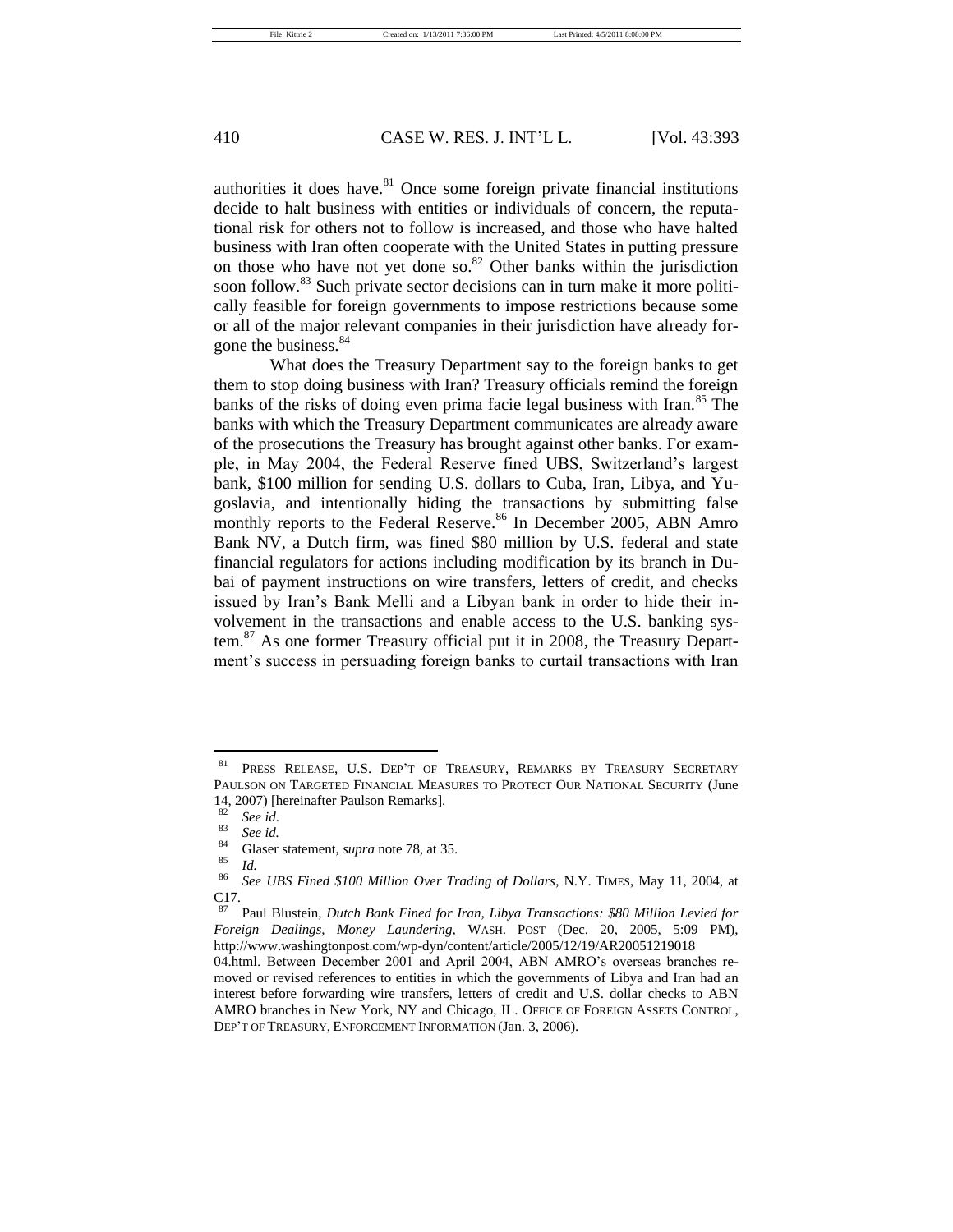File: Kittrie 2 Created on: 1/13/2011 7:36:00 PM Last Printed: 4/5/2011 8:08:00 PM

was due in part to those banks' eagerness "to avoid being the 'next ABN AMRO."<sup>88</sup>

Such prosecutions have continued under the Obama Administration. In January 2009, Lloyds TSB Bank had to pay the U.S. government \$350 million in fines and forfeiture as a result of a scheme in which Lloyds altered or "stripped" wire-transfer information to hide the identities of Iranian and Sudanese clients in order to deceive American financial institutions and enable the clients to access the U.S. banking system.<sup>89</sup> The stripping of wire-transfer information "made it appear that the transactions originated at Lloyds TSB Bank" in the U.K. rather than in the sanctioned countries.  $90$ Most recently, in August 2010, Barclays PLC agreed to a \$298 million settlement with U.S. prosecutors in connection with allegations that it violated U.S. financial sanctions against countries including Iran.<sup>91</sup>

What has been the impact on Iran of the pressure on foreign banks doing business with Iran? With most leading foreign banks curtailing their business with Iran, Iranian companies and their business partners are finding it difficult to arrange letters of credit, a central requirement for conducting trade.<sup>92</sup> Many companies doing business in or with Iran have been forced to use smaller banks or go through intermediaries to arrange new letters of credit, adding twenty to thirty percent to their costs.<sup>93</sup>

3. Legal pressure on foreign energy companies supplying refined petroleum to Iran

Although Iranian oil wells produce far more petroleum (crude oil) than Iran needs, Iran has relatively little capacity to refine that petroleum (turn it into gasoline and diesel fuel).<sup>94</sup> Remarkably for a country that is investing so much in its nuclear programs, Iran has developed insufficient

<sup>88</sup> Michael Jacobson, *Sanctions Against Iran: A Promising Struggle*, 31 WASH. Q. 69, 73 (2008).

<sup>&</sup>lt;sup>89</sup> Chad Bray, *Lloyds TSB Settles with U.S. Officials*, WALL ST. J., Jan 10, 2009, at B8.  $\frac{90}{91}$  *Id.* 

<sup>91</sup> *Barclays Deal with U.S. Over Trade Sanctions is Approved*, N.Y. TIMES, Aug. 19, 2010, at B9.

<sup>92</sup> *See, e.g.*, Mark Trevelyan, *More Companies Suspend Business with Iran*, INT'L HERALD TRIB., Jan. 17, 2008, at 15 (quoting a senior German banking and finance consultant as stating that "[i]t is today impossible more or less in Europe, with a couple of exceptions, to get a letter of credit" for trade with Iran); *No Letters of Credit, No Steel for Iranian Importers, say Traders,* METAL BULLETIN WEEKLY, Sept. 13, 2010, http://www.metalbulletin.co.uk/Article/ 2675316/No-letters-of-credit-no-steel-for-Iranian-importers-say-traders.html.

<sup>93</sup> Michael Jacobson, *Putting the Squeeze on Iran*, THE GUARDIAN ONLINE, July 22, 2008, http://www.guardian.co.uk/commentisfree/2008/jul/22/iran.usforeignpolicy.

U.S. ENERGY & INFO. ADMIN., COUNTRY ANALYSIS, IRAN, http://www.eia.doe.gov/cabs/ Iran/Oil.html.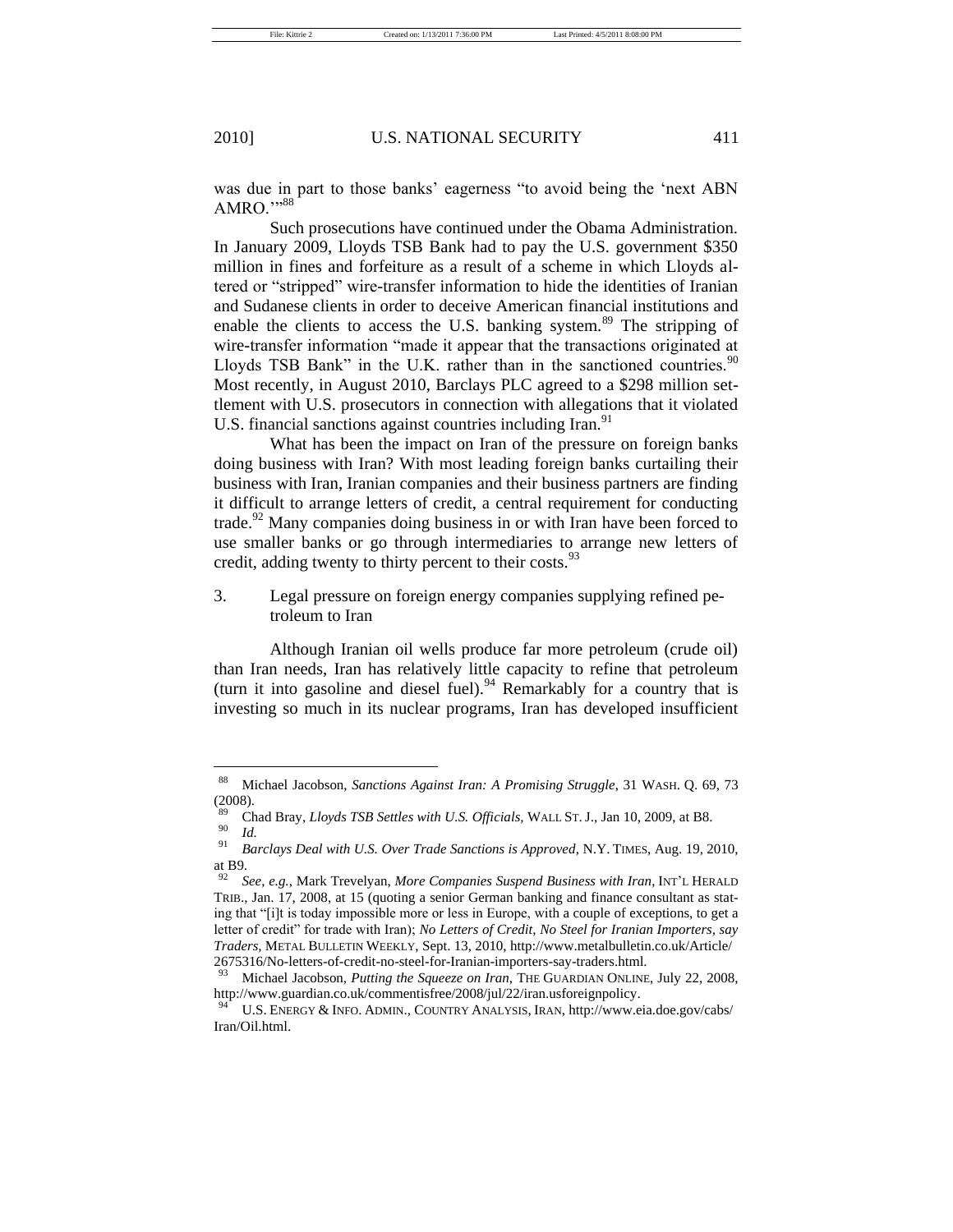capacity to refine the petroleum it pumps out of its own soil. As a result, in 2009, Iran imported some forty percent of the gasoline it was consuming.<sup>95</sup>

Iran had been purchasing nearly all of this gasoline from a handful of foreign companies including Reliance Industries, an Indian firm.<sup>96</sup> In 2008, nonproliferation law experts and members of Congress began looking into how they might use law as a tool to pressure those companies to stop doing business with Iran. *Newsweek* put it as follows:

An Arizona State University law professor and former State Department nuclear-nonproliferation official, Orde Kittrie, discovered that Reliance had benefited from two U.S. Export-Import Bank loan guarantees totaling \$900 million. Members of Congress—led by Democratic Rep. Brad Sherman of California and Republican Mark Kirk of Illinois—demanded that the Ex-Im Bank cut off U.S. taxpayer assistance. After consulting with its high-priced Washington lobbying firm, BGR, Reliance quietly passed the word to members of Congress: it was halting all sales to Iran and would insist that its trading partners do the same. $^{97}$ 

The idea of squeezing Iran's gasoline supplies came to the attention of Presidential candidate Barack Obama. In a June 2008 speech, then-Senator Obama said: "We should work with Europe, Japan and the Gulf states to find every avenue outside the United Nations to isolate the Iranian regime—from cutting off loan guarantees and expanding financial sanctions, to banning the export of refined petroleum to  $\hat{I}$ ran."<sup>98</sup> Obama repeated this sentiment during the presidential candidates' debate on Oct. 7, 2008: "Iran right now imports gasoline . . . if we can prevent them from importing the gasoline that they need . . . that starts changing their cost-benefit analysis. That starts putting the squeeze on them."<sup>99</sup>

After Iran's leadership rebuffed the Obama Administration's initial attempts to engage Iran, Congress stepped up its efforts to place legal pressure on foreign energy companies supplying gasoline to Iran. In October 2009, both houses of Congress passed, and President Obama signed into law, a prohibition on foreign companies selling to the U.S. government's

<sup>95</sup> *See, e.g.*, David E. Sanger, *U.S. Weighs Iran Sanctions if Talks Are Rejected,* N.Y. TIMES, Aug. 3, 2009, at A4, *available at* http://www.nytimes.com/2009/08/03/world/middle east/03nuke.html.

<sup>96</sup> Orde F. Kittrie, *How to Put the Squeeze on Iran,* WALL ST. J., Nov. 13, 2008, at A19, *available at* http://online.wsj.com/article/SB122654026060023113.html.

<sup>97</sup> Michael Hirsh, *Obama's Enforcer*, NEWSWEEK, Dec. 12, 2009, *available at* http://www. newsweek.com/2009/12/11/obama-s-enforcer.html.

<sup>98</sup> Transcript: Obama's Speech at AIPAC, National Public Radio, June 4, 2008, http:// www.npr.org/templates/story/story.php?storyId=91150432.

Transcript: Second McCain, Obama Debate, CNN, Oct. 7, 2008, http://www.cnn. com/2008/POLITICS/10/07/presidential.debate.transcript/.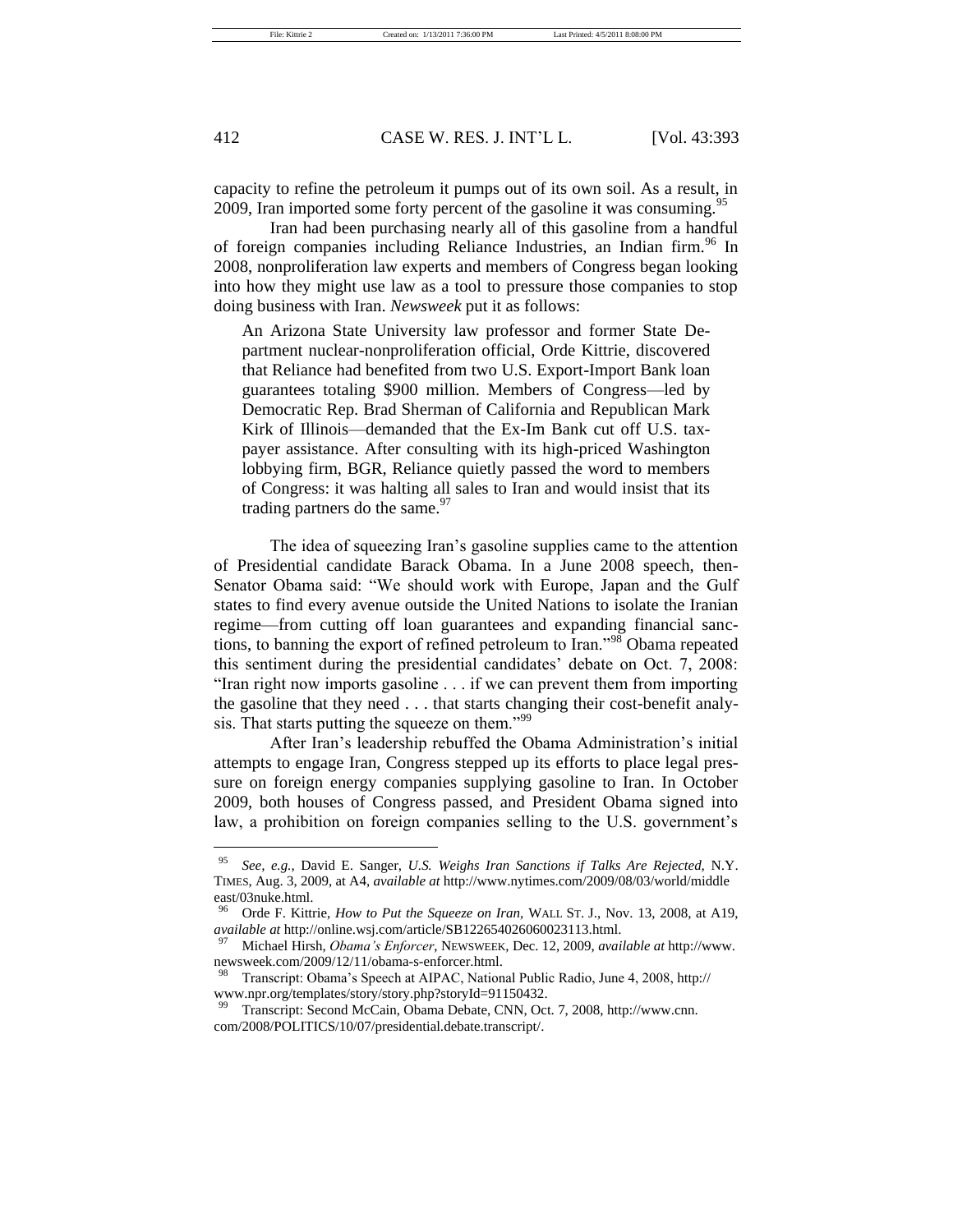Strategic Petroleum Reserve if they are significantly involved in providing refined petroleum to Iran.<sup>100</sup>

Then, on July 1, 2010, President Obama signed the Comprehensive Iran Sanctions, Accountability, and Divestment Act (CISADA).<sup>101</sup> CISADA principally mandates that the President impose sanctions (up to and including being barred from doing business in the U.S.) on any foreign company that does various types of business with Iran's energy sector, including being involved with providing gasoline to Iran.<sup>102</sup> CISADA notably also:

- Requires each prospective contractor submitting a federal government bid to certify that the contractor or a person owned or controlled by the contractor does not conduct any activity sanctionable under a key provision of  $CISADA<sup>103</sup>$
- Prohibits most remaining trade between Iran and the United  $States<sup>104</sup>$
- Requires the Secretary of the Treasury to restrict the opening or maintaining in the United States of a correspondent or payablethrough account by a foreign financial institution if that institution knowingly engages in various types of transactions with proscribed Iranian entities<sup>105</sup>
- Directs the Secretary of the Treasury to prohibit any person owned or controlled by a domestic financial institution from knowingly engaging in a transaction with or benefiting the Iranian Revolutionary Guard Corps or its designated affiliates<sup>106</sup>
- Prohibits U.S. executive agencies from entering into procurement contracts with entities that have exported to Iran sensitive communications technology intended to be used to monitor or disrupt the free flow of communications to, or restrict the speech of, the people of Iran<sup>107</sup>
- Increases criminal penalties for violations of various sanctions provisions<sup>108</sup>
- Clarifies that certain types of state and local divestment from companies doing business with Iran are not preempted $109$

<sup>100</sup> Tom Doggett, *U.S. Lawmakers Vote to Punish Iran's Fuel Suppliers*, REUTERS, Oct. 1, 2009, http://uk.reuters.com/article/idUKTRE59072H20091001; Energy and Water Development and Related Agencies Appropriations Act of 2010, Pub. L. No. 111-85, § 313 (2009).<br><sup>101</sup> Comprehensive Iran Sanctions, Accountability and Divestment Act of 2010, Pub. J. N Comprehensive Iran Sanctions, Accountability and Divestment Act of 2010, Pub. L. No.

<sup>111-195 (2010).</sup>

<sup>102</sup> *Id.*

 $\frac{103}{104}$  *Id.* at § 102.

 $\frac{104}{105}$  *Id.* at § 103(b).

 $\frac{105}{106}$  *Id.* at § 104(c).

 $\frac{106}{107}$  *Id.* at § 104(d).

 $\frac{107}{108}$  *Id.* at § 106.

*Id.* at § 107.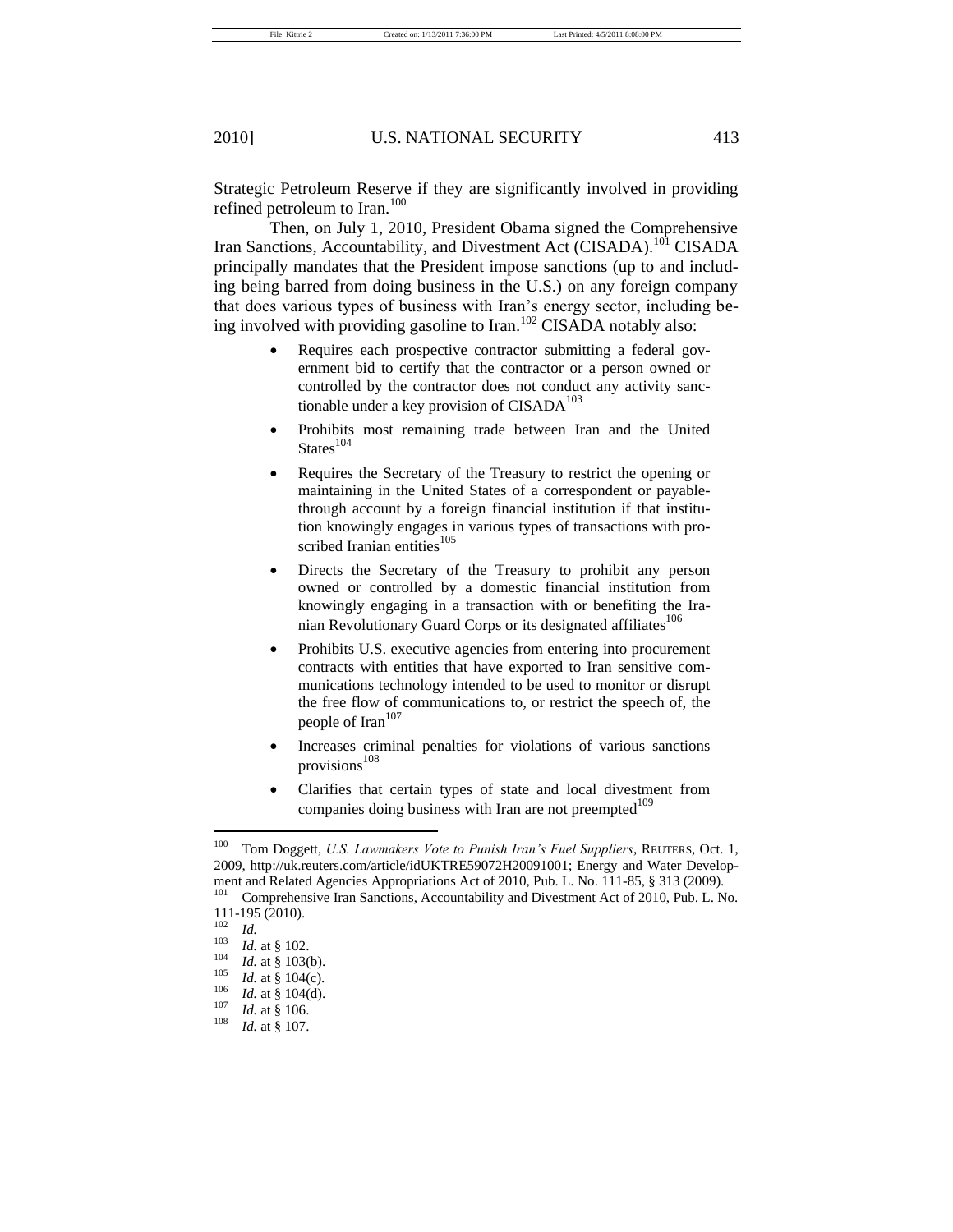CISADA had a significant impact on gasoline exports to Iran even before it was signed into law. Different companies stopped their varied forms of involvement in providing gasoline to Iran at different stages in the legislative process. For example, several companies stopped such business once the bill passed both houses of Congress, another company stopped once the conferenced legislation had been passed by both house of Congress, and another stopped conducting such business with Iran a few days after President Obama signed the bill into law.<sup>110</sup>

Since CISADA's enactment in July 2010, the Obama Administration has, with foreign companies doing business with Iran's energy sector, taken an analogous approach to the Treasury Department's unprecedented direct outreach to key foreign private financial institutions. William Burns, the Under Secretary of State for Political Affairs, put it as follows in his December 1, 2010 statement to the House Committee on Foreign Affairs:

[W]e have used the powerful instrument provided by CISADA's "special rule" to persuade major European and Asian firms, including Shell, Statoil, ENI, Total and INPEX, to terminate or take significant verifiable steps toward stopping potentially sanctionable activities in Iran and provide clear assurances that they would not undertake any sanctionable activities in Iran's energy sector in the future. According to reliable estimates, Iran may be losing as much as \$50-60 billion overall in potential energy investments, along with the critical technology and know-how that comes with them. More specifically, major international oil companies such as Shell, Statoil, ENI, Total and INPEX have decided not to undertake any new activities in Iran. In addition, major fuel suppliers such as Vitol, Shell, Reliance, IPG, Glencore, and Trafigura have announced that

 $\frac{109}{110}$  *Id.* at § 202.

H.R. 2194, the Iran Refined Petroleum Sanctions Act of 2009, passed the House on December 15, 2009. S. 2799, the Comprehensive Iran Sanctions, Accountability, and Divestment Act of 2009, passed the Senate on January 28, 2010. The Senate named its Iran sanctions legislation conferees in early March 2010, and the House named its conferees in late April 2010. The bill that emerged from conference, H.R. 2194, the Comprehensive Iran Sanctions, Accountability, and Divestment Act of 2010, passed both the House and the Senate on June 24, 2010. For a complete bill summary and status, *see* http://thomas.loc.gov/cgibin/bdquery/z?d111:HR02194:@@@X; Swiss energy traders Vitol, Glencore and Trafigura publicly committed in March 2010 not to supply refined petroleum to Iran. Press Release, U.S. Dep't of State, Companies Reducing Energy-related Business with Iran, Sept. 30, 2010, http://www.state.gov/r/pa/prs/ps/2010/09/148458.htm (last visited Nov. 15, 2010). The French energy firm Total suspended gasoline shipments to Iran a few days after the conferenced legislation passed both houses of Congress. Paul Sampson, *Iran Sanctions Open Way for Chinese*, INTERNATIONAL OIL DAILY, July 6, 2010. Lloyds of London announced on July 9, 2010 that it would not insure or reinsure petroleum shipments going into Iran. Press Release, U.S. Dep't of State, *Companies Reducing Energy-related Business with Iran*, Sept. 30, 2010, *available at* http://www.state.gov/r/pa/prs/ps/2010/09/148458.htm.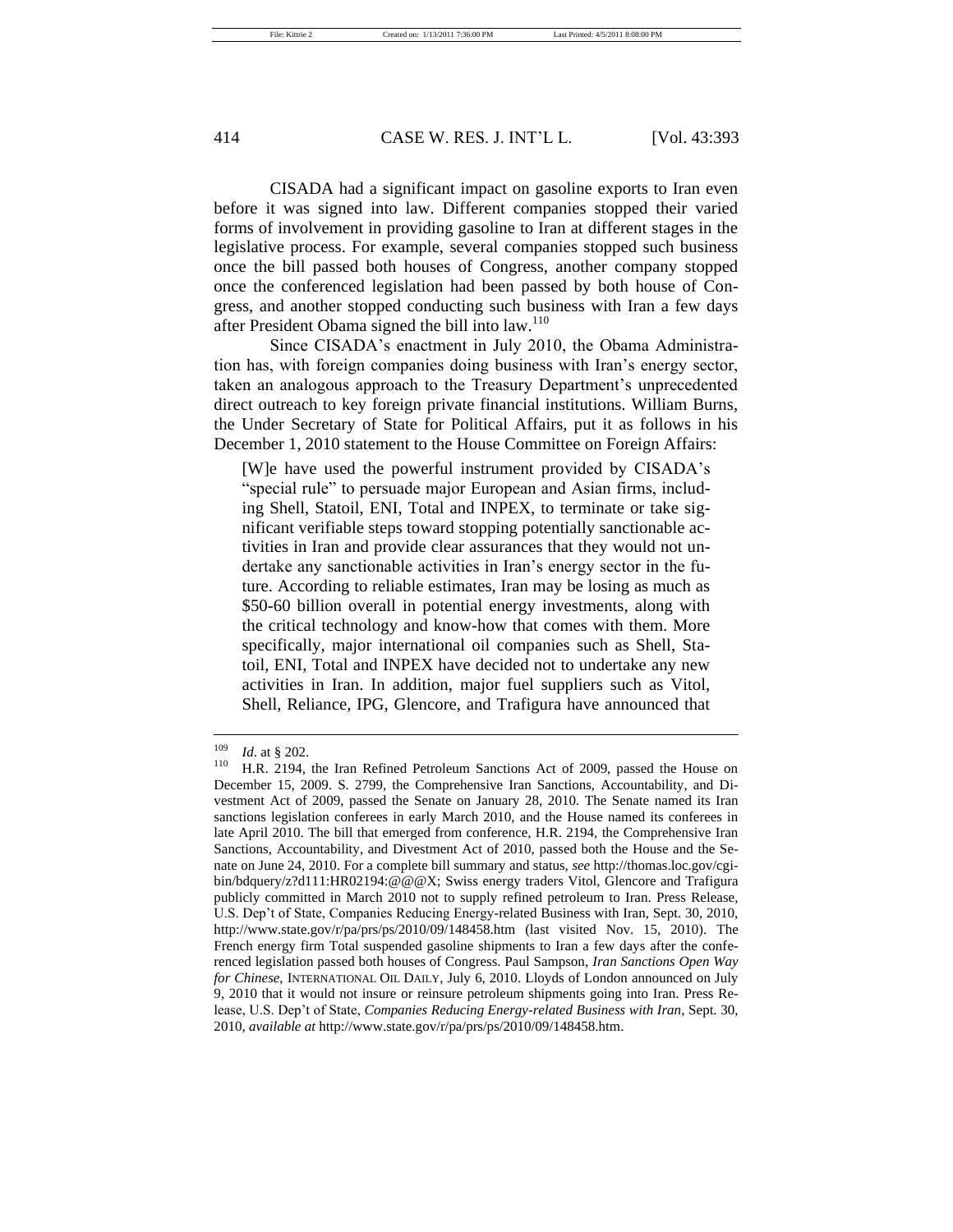they will no longer sell refined petroleum products to Iran. Investment in Iran's upstream oil and gas sector has dropped dramatically, forcing Iran to abandon liquefied natural gas projects for lack of foreign investment and technical expertise.<sup>111</sup>

The "special rule" contained in Section  $102(g)$  of CISADA allows the President to on a case-by-case basis terminate, or not initiate, an investigation of certain sanctionable activities under the Act if the President certifies that the sanctionable entity has stopped the sanctionable activity or has "taken significant verifiable steps toward stopping the activity" and the President has "received reliable assurances" that the sanctionable entity "will not knowingly engage in [such activities] in the future."<sup>112</sup>

As discussed in section B.2 of this article, the Treasury Department has in recent years persuaded foreign banks to stop doing business with Iran by directly reaching out to those foreign banks and reminding them of the risks of doing business with Iran, a risk exemplified by the steep fines levied against banks caught conducting illicit trade with Iran. In much the same way, the State Department has in recent months persuaded foreign energy companies to stop doing business with Iran by directly reaching out to those foreign energy companies and advising them of the risks of doing business with Iran, a risk exemplified by the CISADA sanctions (on companies doing business with Iran's energy sector), imposition of which can be halted if the President receives reliable assurances that the company is stopping such business with Iran's energy sector.<sup>113</sup> In both cases, an implied or explicit threat of legal action pursuant to U.S. law, delivered to the foreign company directly by U.S. officials, persuades the foreign company to stop doing business with Iran, even though such business is not prohibited by the government of the country in which the foreign company is headquartered.

As a result of this creative new form of lawfare, by October 2010, each of the companies that had, two years before, been one of the top five

<sup>&</sup>lt;sup>111</sup> *Hearing on Iran Sanctions*, H. Comm. On Foreign Affairs, 111<sup>th</sup> Cong. (Dec. 1, 2010) (written statement of William Burns, Under Secretary of State for Political Affairs), http://foreignaffairs.house.gov/111/bur120110.pdf.

Comprehensive Iran Sanctions, Accountability, and Divestment Act of 2010, Pub. L. No. 111-195, § 102 (g) (2010).<br><sup>113</sup> See a.g. J.I.S. DED'T OF

See, e.g., U.S. DEP'T OF STATE, SPECIAL BRIEFING BY DEPUTY SECRETARY OF STATE JAMES B. STEINBERG ON IRAN SANCTIONS IMPLEMENTATION (Sept. 30, 2010), http://www.state.gov/s/d/2010/148479.htm ("[F]our major international oil companies . . . have pledged to end their investments in Iran's energy sector . . . . These companies have provided assurances to us that they have stopped or are taking significant verifiable steps to stop their activity in Iran and have provided assurances not to undertake new energyrelated activity in Iran that may be sanctionable. . . . as a result, the Secretary has decided to use the Special Rule to avoid making a determination of sanctionability for these companies.").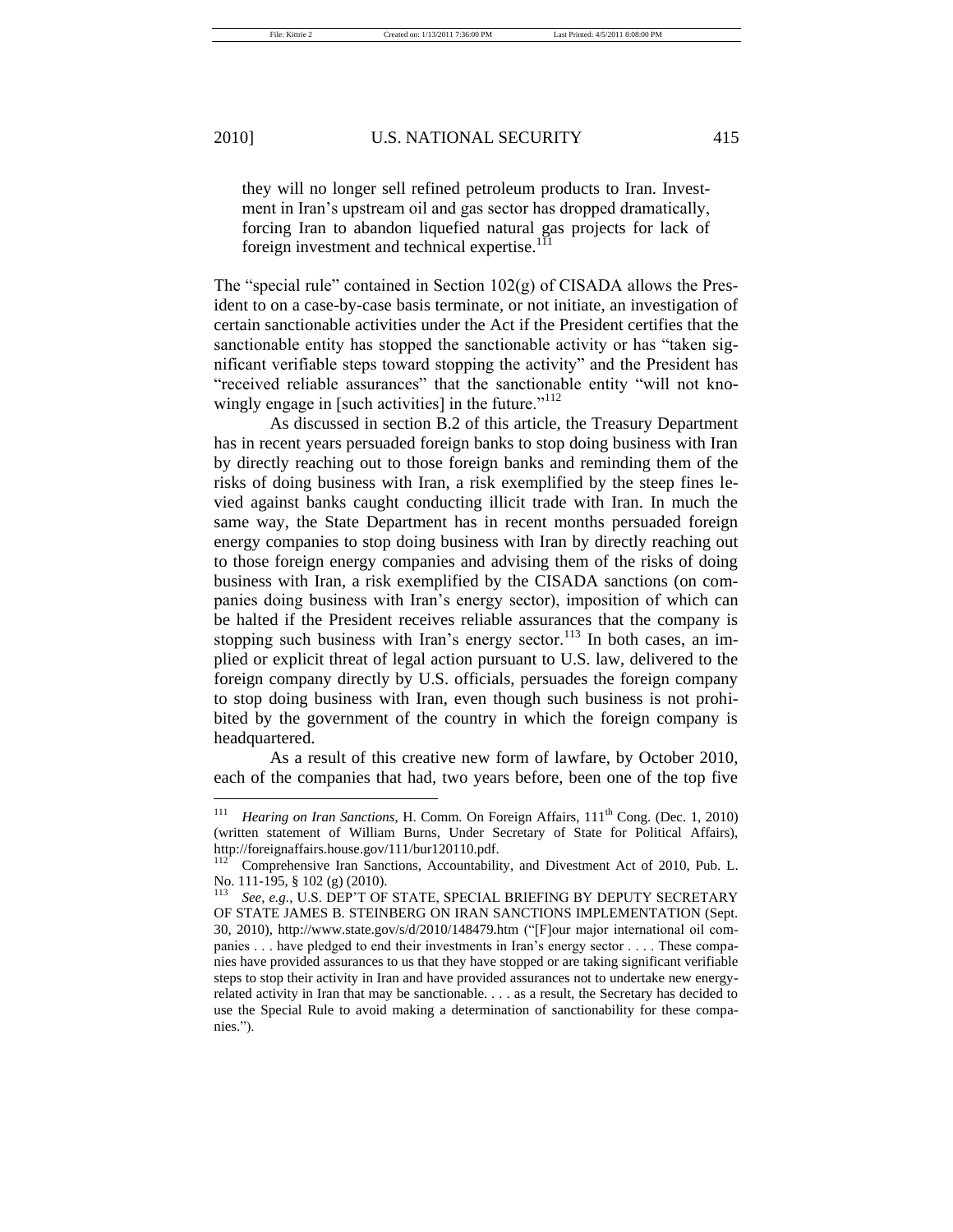suppliers of gasoline to Iran, had dropped out of supplying gasoline to Iran.<sup>114</sup> The volume of gasoline imported by Iran in September 2010 was reportedly as much as ninety percent less than what Iran imported in months prior to the July 1, 2010 enactment of CISADA.<sup>115</sup> Meanwhile, Iran's remaining gasoline suppliers have demanded higher premiums from Iran for their willingness to risk U.S. penalties.<sup>116</sup> By using lawfare, the United States and its allies have managed to drastically reduce Iran's gasoline supplies without intercepting a single tanker or firing a single shot.

# 4. Litigation strategies

The small cadre of private sector American attorneys who sue terrorist groups and the national governments which support them are an exceptional example of the use of lawfare in the war against terrorism. These lawsuits have been extremely effective at times, including by bringing attention to the harm done by terrorists to Americans, using the American judicial system to find facts and make determinations as to the connections between countries such as Iran and terrorist attacks by groups such as Hezbollah, and putting financial pressure on terrorist-supporting states such as Libya and Iran. For example, the lawsuit against Libya by the American victims of Libya's bombing of Pan Am 103 was a vehicle by which Libya, in August 2003, formally accepted responsibility for the bombing and paid \$2.7 billion in compensation to the victims' families. $117$ 

<sup>&</sup>lt;sup>114</sup> As of November 2008, the top five suppliers of gasoline to Iran were the Swiss firm Vitol; the Swiss/Dutch firm Trafigura; the French firm Total; British Petroleum; and the Indian firm Reliance Industries. Orde F. Kittrie, *How to Put the Squeeze on Iran*, WALL ST. J., Nov. 13, 2008, at A19, *available at* http://online.wsj.com/article/SB122654026060023113 .html. As of September 30, 2010, all five firms had stopped supplying gasoline to Iran. Press Release, U.S. Dep't of State, Companies Reducing Energy-related Business with Iran, Sept. 30, 2010, http://www.state.gov/r/pa/prs/ps/2010/09/148458.htm (last visited Nov. 27, 2010).<br> $\frac{115}{115}$  Beem Shamseddine & Luke Bachymuthu, *Iran Eyel Imports Dive in Sent on Sanctions*.

Reem Shamseddine & Luke Pachymuthu, *Iran Fuel Imports Dive in Sept on Sanctions-Trade,* REUTERS, Sept. 24, 2010, http://af.reuters.com/article/energyOilNews/idAFLDE68N 0ZF20100924 (last visited Nov. 27, 2010); *Hearing on Iran Sanctions*, H. Comm. On Foreign Affairs, 111<sup>th</sup> Cong. (Dec. 1, 2010) (oral testimony of William Burns, Under Secretary of State for Political Affairs)(stating that Iran's imports of refined petroleum products were 85 percent less in October 2010 than they were before July 2010).

See, e.g., *US-led Sanctions Force Iran to Pay 25pc More for Gasoline*, OIL & GAS NEWS, Aug. 25, 2010; Samuel Ciszuk, *Gasoline Import Premiums Rise Sharply Ahead of Tighter Sanctions for Iran,* GLOBAL INSIGHT, Apr. 5, 2010.

<sup>117</sup> Kirit Radia & Maddy Sauer, *Pan Am 103 Families Finally Compensated,* ABC NEWS, Oct. 31, 2008, http://abcnews.go.com/Blotter/story?id=6158491&page=1; *See also* Andrea Koppel & Elise Labott, *Libya Offers \$2.7 billion Pan Am 103 Settlement*, CNN, May 29, 2002, http://articles.cnn.com/2002-05-28/us/libya.lockerbie.settlement\_1\_libyan-offercommercial-sanctions-families-of-terror-victims?\_s=PM:US.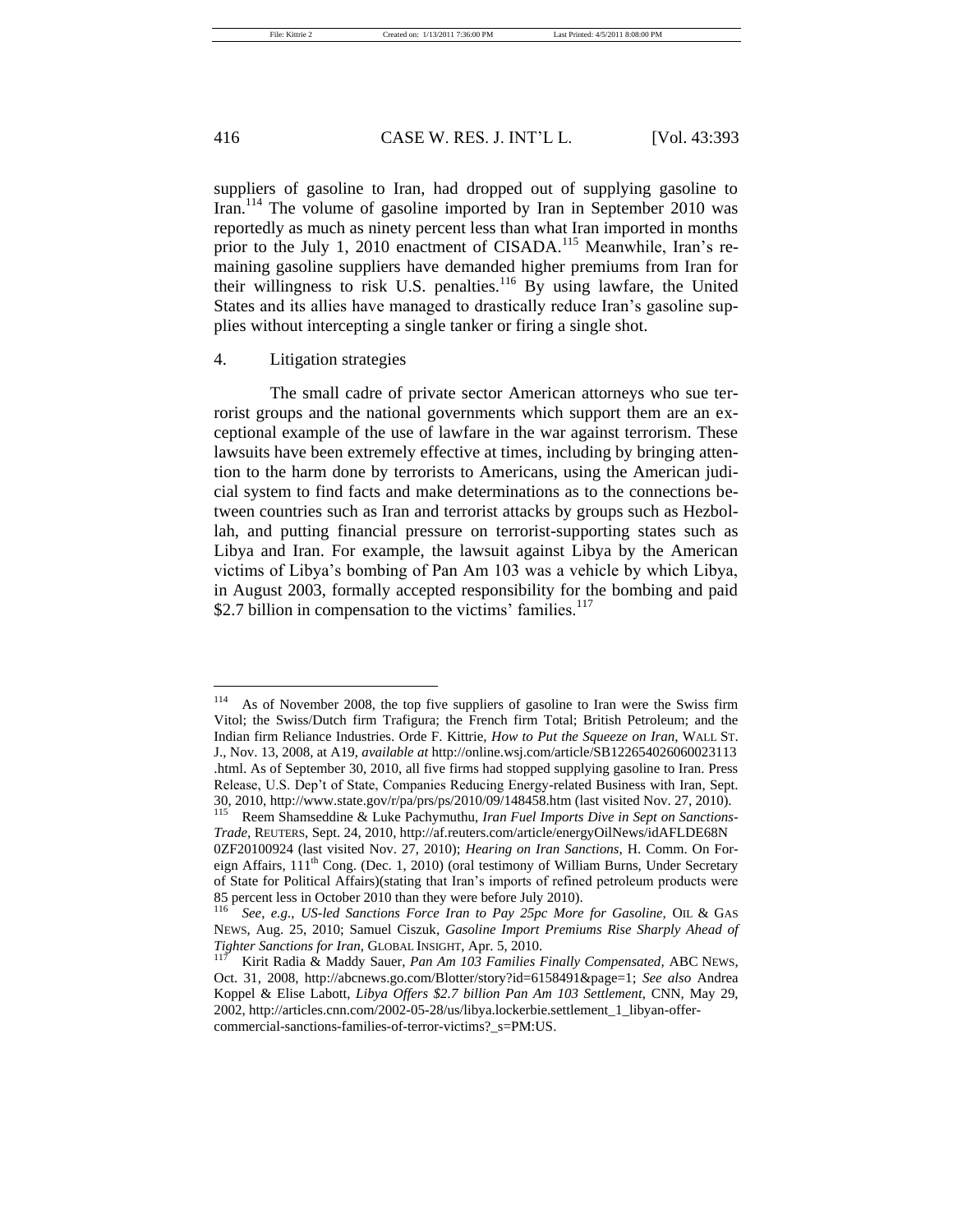Iran is already a major target of these litigators as a result of terrorist acts including the 1983 Marine barracks bombing in Beirut, Lebanon.<sup>118</sup> On October 23, 1983, a truck bomb struck a barracks housing U.S. Marine participants in the multinational peacekeeping force in Beirut, killing 241 Marines.<sup>119</sup> In July 1987, Iran's then-Minister of Revolutionary Guards,

Mohsen Rafiqdoost, admitted that, "both the TNT and the ideology which in one blast sent to hell 400 officers, NCOs, and soldiers at the Marines headquarters were provided by Iran." $120$  There is a broad consensus among Western experts that the planning of the attacks was supervised by Iran's ambassador to Syria.<sup>121</sup>

In May 2003, in a case brought by relatives of some of the U.S. Marines who were killed, U.S. District Court Judge Royce C. Lamberth ruled that the Islamic Republic of Iran was responsible for the Marine barracks attack.<sup>122</sup> Lamberth based his conclusion on testimony by expert witnesses, including a Hezbollah member who participated in the group that planned the attack, and a declassified National Security Agency intercept of a September 1983 message sent from Iranian intelligence headquarters in Tehran instructing the leader of Hezbollah (then known as Islamic Amal) to "take a spectacular action against the United States Marines."<sup>123</sup> In 2007, Lamberth ordered Iran to pay \$2.7 billion in compensation to the victims' families.<sup>124</sup> In 2008, Lamberth's ruling served as the basis for the U.S. District Court for the Southern District of New York freezing \$2 bilion in Iranian assets, held in a Citibank account in New York City, at the behest of an attorney for the victims' families.<sup>125</sup>

U.S. nonproliferation officials, these private sector attorneys, and others are now considering how to use these civil litigation tactics, and the

<sup>118</sup> Readers interested in a more detailed discussion of Iran's long state sponsorship of terrorism and the international community's response may wish to refer to Orde F. Kittrie, *Emboldened by Impunity: The History and Consequences of Failure to Enforce Iranian Violations of International Law*, 57 SYRACUSE L. REV. 519 (2007), from which this discussion is adapted.

KENNETH M. POLLACK, THE PERSIAN PUZZLE: THE CONFLICT BETWEEN IRAN AND AMERICA  $203$  (2005).<br> $^{120}$  Rafiadoost's con

<sup>120</sup> Rafiqdoost's comments were published in the Tehran daily *Resalat* on July 20, 1987. Ladan Boroumand & Roya Boroumand, *Terror, Islam, and Democracy*, 13 J. DEMOCRACY,  $5, 19$  n.18 (2002).

<sup>&</sup>lt;sup>121</sup> POLLACK, *supra* note 119, at 203.

<sup>&</sup>lt;sup>122</sup> Peterson v. Islamic Republic of Iran, 264 F. Supp. 2d 46, 61 (D.C. 2003).

 $\frac{123}{124}$  *Id.* at 54.

<sup>124</sup> *Judge Fines Iran \$2.65B Over 1983 Beirut Marine Barracks Bombing*, Sept. 8, 2007, http://www.foxnews.com/story/0,2933,296141,00.html.

<sup>125</sup> Jay Solomon, *U.S. Freezes \$2 Billion in Iran Case*, WALL ST. J., Dec. 12, 2009, at A1.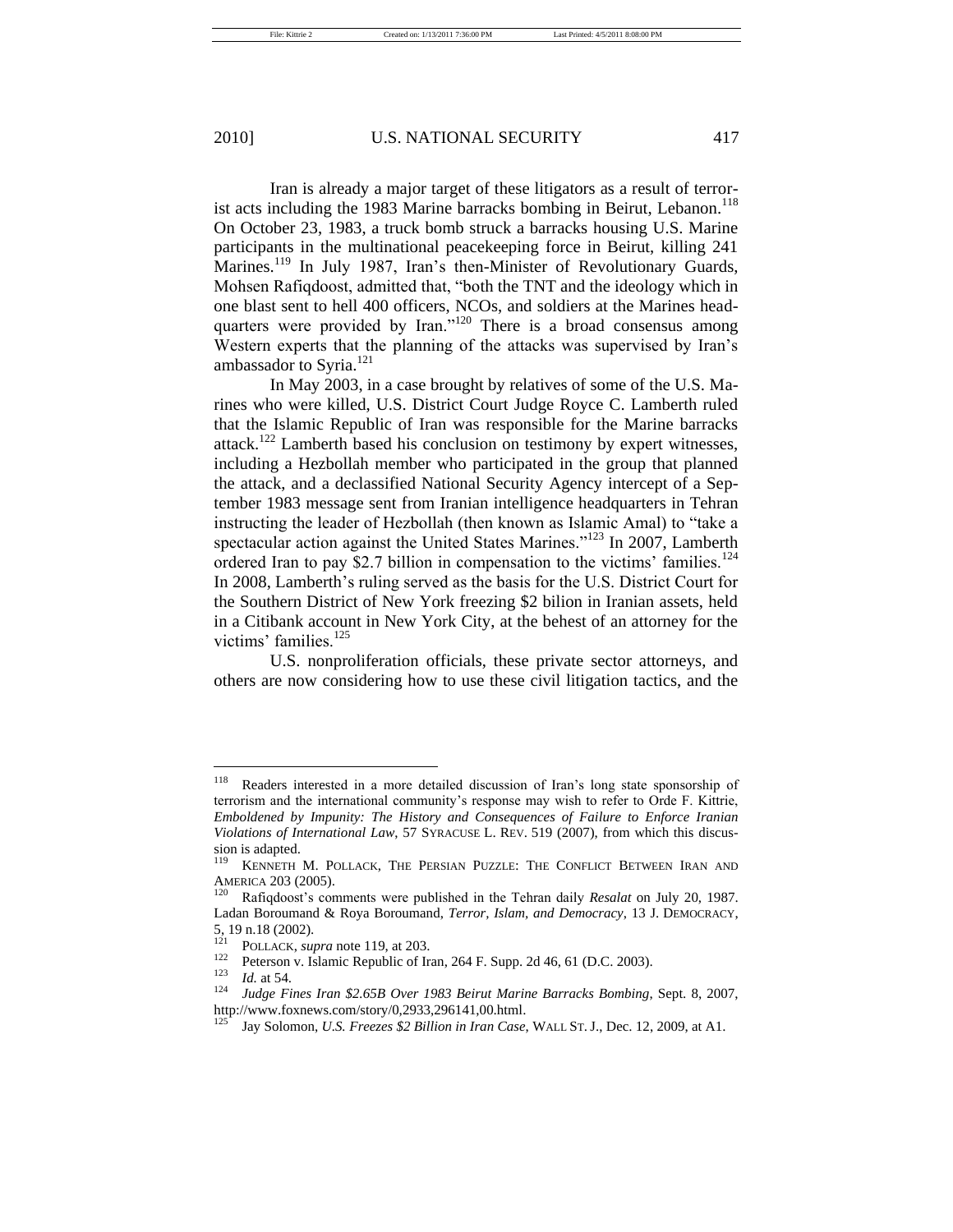legal precedents they have set, to go after proliferators and their suppliers.<sup>126</sup> Civil litigation options being considered include:

- Lawsuits against foreign suppliers of dual-use items to Iran, for example for aiding and abetting Iran's violations of international nonproliferation law.<sup>127</sup> One key question raised by this option is who, including prospective victims of an illicit Weapons of Mass Destruction program, could get standing to sue.<sup>128</sup>
- Lawsuits based on the apparent personal involvement of senior Iranian leaders in Hezbollah terrorist attacks. In 2008, the European Union designated the current Iranian defense minister, Ahmed Vahidi, as "a person linked to Iran's proliferationsensitive nuclear activities or Iran's development of nuclear weapon delivery systems."<sup>129</sup> Separately, an Argentinian judge has issued an arrest warrant for Vahidi, who is accused by Argentina of having masterminded Hezbollah's 1994 bombing of a Jewish cultural center in Argentina, which killed eighty-five people.<sup>130</sup> Despite assistance from Interpol,<sup>131</sup> Argentina has not yet succeeded in bringing Vahidi to justice. Perhaps civil litigation could be more effective in reaching Vahidi and his assets.
- Legal actions for intellectual property theft based on the fact that Iran's nuclear program uses designs originally stolen from a European company, Urenco, by A.Q. Khan, the father of the Pakistani nuclear bomb.<sup>132</sup>

<sup>126</sup> *See* Elaine M. Grossman, *Proliferation Watchdogs Eye Litigation to Combat Illicit Trafficking*, Global Security Newswire, Oct. 30, 2009, at http://www.globalsecuritynewswire .org/gsn/nw\_20091030\_3540.php.

<sup>127</sup> *Id*.  $\frac{128}{129}$  *Id.* 

<sup>129</sup> Yaakov Lappin, *Interpol: No warrant out for Iranian defense minister. Ahmad Vahidi wanted by Argentina for allegedly masterminding the 1994 Buenos Aires Jewish center bombing*, Jerusalem Post, Sept. 8, 2009, at 5.

 $\frac{130}{131}$  *Id.* 

 $\frac{131}{132}$  *Id.* 

Global Security, Weapons of Mass Destruction, A.Q. Khan, http://www.globalsecurity. org/wmd/world/pakistan/khan.htm. It is worth noting that efforts to criminally prosecute Khan for stealing the designs have thus far proven a failure. *See, e.g.*, *Chronology: A.Q. Khan*, N.Y. TIMES, Apr. 16, 2006, at http://www.nytimes.com/2006/04/16/world/asia/16 chron-khan.html?\_r=1 (noting that his conviction of nuclear espionage by a Dutch court was ―overturned based on an appeal that he had not received a proper summons‖ and that Dutch prosecutors did not renew charges "because of the impossibility of serving Khan a summons given Pakistan security.") Khan's only punishment was a period of house arrest in Pakistan. Joby Warrick, *Nuclear Scientist A.Q. Khan is Freed from House Arrest*, WASH. POST, Feb. 7, 2009, at A1.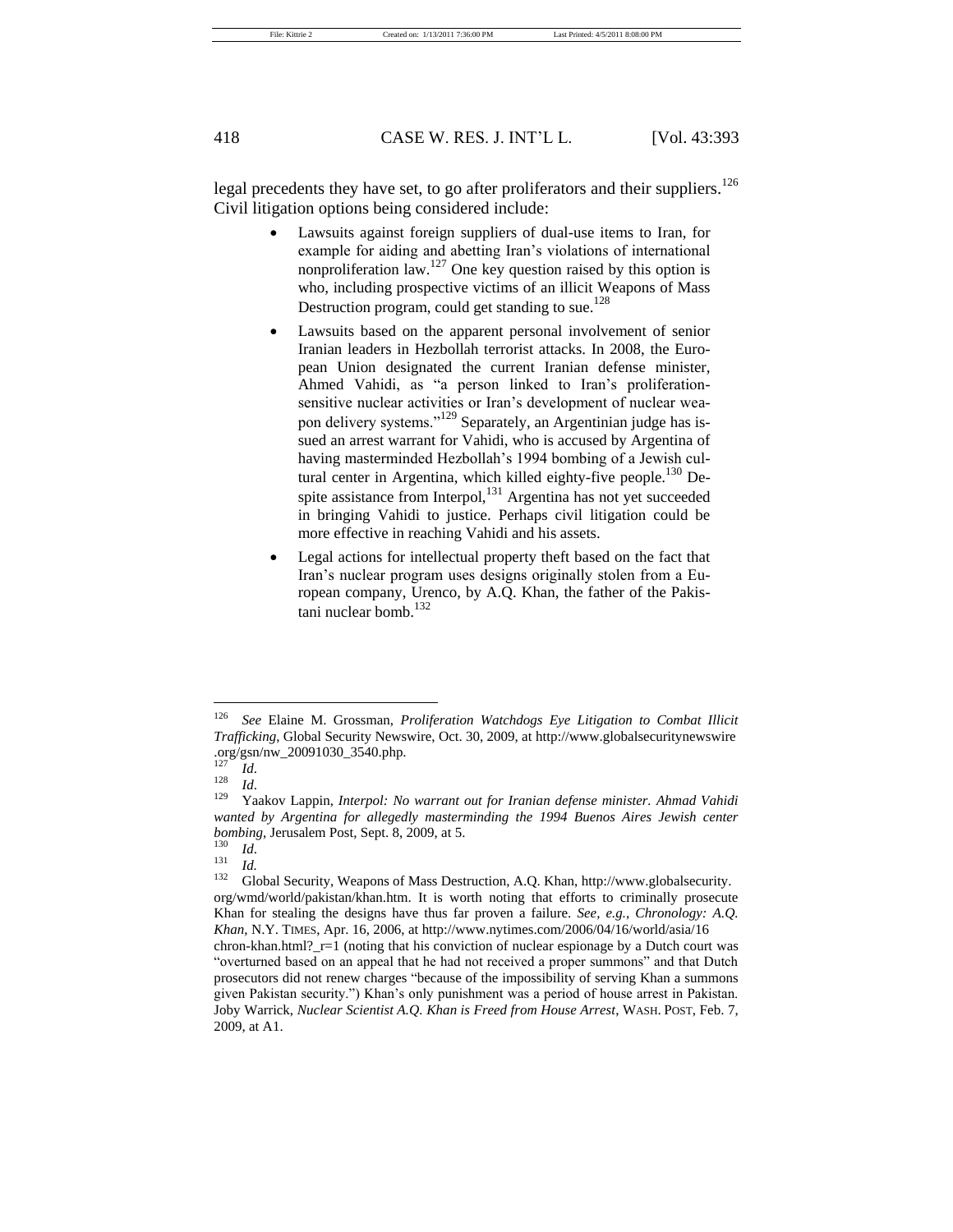It may also be possible to promote U.S. and allied national security objectives vis a vis Iran through action before international tribunals. For example:

- It may be possible to bring an action before the International Criminal Court (ICC) against Iranian Defense Minister Vahidi for his involvement in the AMIA bombing.<sup>133</sup> Alan Baker, former legal adviser to the Foreign Ministry of Israel, has stated that Vahidi "carried out a crime which could probably be defined as a crime against humanity," noting that "this has all the components" of being a crime that is within the framework of the ICC."<sup>134</sup>
- Various international experts have called for pursuing legal action against Iranian President Ahmadinejad on the basis that his calls for the destruction of Israel are tantamount to incitement to genocide,<sup>135</sup> which is prohibited by Article III (a) of the United Nations Convention on the Prevention and Punishment of the Crime of Genocide.<sup>136</sup>

# IV. CONCLUSION

The increasing legalization of international relations has made lawfare an increasingly powerful alternative to traditional military means to achieve operational objectives. Terrorist groups and their state sponsors are seizing on this development by making explicit and sometimes effective use of lawfare to achieve their operational objectives.

In contrast, the U.S. executive branch's response to law's potential as a tool for advancing military objectives has thus far been predominantly defensive. The U.S.'s advantage in sophisticated legal weapons has thus far been underutilized.

The remarkable impact of the limited deployment of lawfare against Iran to date indicates that lawfare, deployed systematically and effectively, may in some circumstances be able to save U.S. and foreign lives by signif-

<sup>133</sup> Yaakov Lappin, *Interpol: No warrant out for Iranian defense minister. Ahmad Vahidi wanted by Argentina for allegedly masterminding the 1994 Buenos Aires Jewish center bombing*, Jerusalem Post, Sept. 8, 2009, at 5.

 $\frac{134}{135}$  *Id.* 

<sup>135</sup> *See, e.g.*, Irwin Cotler, *Canada Must Get Serious About Iran*, National Post, July 12, 2010, at http://fullcomment.nationalpost.com/2010/07/12/irwin-cotler-canada-must-get-

serious-about-iran/ (Cotler is the former Minister of Justice and Attorney General of Canada); Tovah Lazaroff & Allison T. Hoffman, *Lawyers Lobby Against Iran's Incitement*, Jerusalem Post, Oct. 9, 2008, at http://www.jpost.com/Home/Article.aspx?id=123779; "The Danger of a Nuclear, Genocidal and Rights-Violating Iran: The Responsibility to Prevent Petition," at http://genocidepreventionnow.org/Portals/0/docs/2010-R2P\_IRAN RESOLUTION.pdf.

<sup>136</sup> Convention on the Prevention and Punishment of the Crime of Genocide, http:// www2.ohchr.org/english/law/genocide.htm.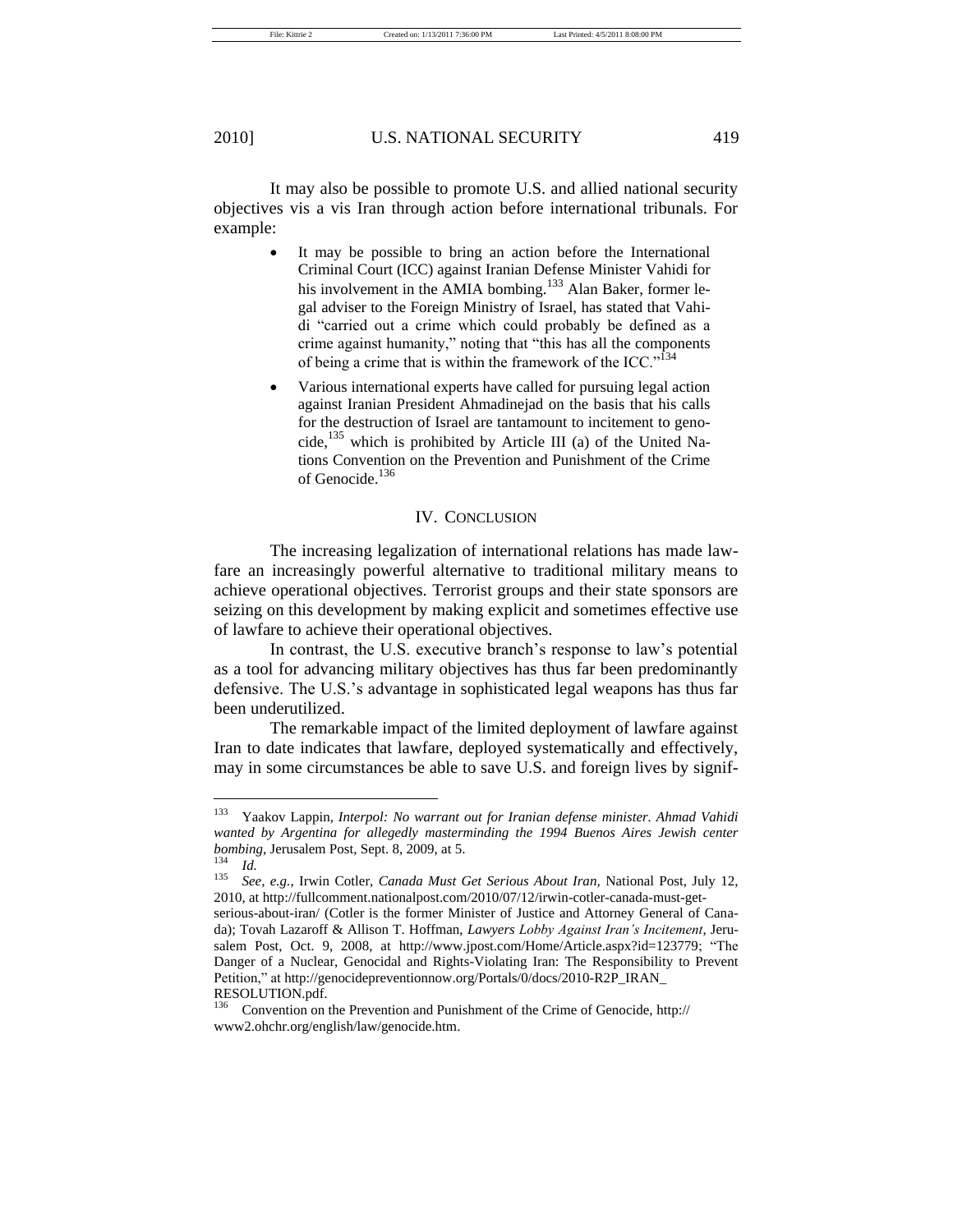icantly advancing U.S. national security objectives that would otherwise require traditional warfare. These successes call into question the dominant paradigm in the scholarly literature regarding sanctions, which derides multilateral sanctions as predominantly ineffective and unilateral sanctions as almost always ineffective in a globalized economy.<sup>137</sup> Perhaps the innovative types of lawfare-style sanctions described in this article represent a new breed of more effective sanctions than those derided in the scholarly literature.

In light of lawfare's advantages over kinetic warfare, and the remarkable impact of the limited deployment of lawfare against Iran to date, strong consideration should be given to broadening lawfare's application by the United States and its allies. Each of the types of lawfare identified by this article as being deployed against Iran in limited fashion could be replicated in additional sectors and applied to additional security challenges.

There is clearly room for much more vigorous deployment of state and local lawfare measures. For example, the fact that twenty-seven states have divested pension funds from companies doing business with Sudan and nineteen states have divested pension funds from companies doing business with Iran means there are twenty-three more states that still could divest from Sudan and thirty-one additional states that still could divest from Iran. In addition, Governor Pawlenty's effectiveness in putting Essar to a choice between investing in Minnesota and building a refinery in Iran means that there may be merit in putting together a comprehensive list of where else in the United States Iran's key business partners are seeking to invest and requesting subsidies and permits. Consideration could also be given to applying state and local lawfare measures to a broader set of target countries.

In light of the success of the Treasury Department's unprecedented direct outreach to foreign banks and the success of the State Department's subsequent similar direct outreach to foreign energy companies doing business with Iran, the Obama Administration, or a future administration, may decide to try to replicate in other sectors the willingness to use economic

<sup>137</sup> *See, e.g.*, DANIEL DREZNER, THE SANCTIONS PARADOX: ECONOMIC STATECRAFT AND INTERNATIONAL RELATIONS 10 (1999)(providing numerous quotes in which "pundits and policymakers have disparaged the use of sanctions in foreign policy" and noting that "this disdain mirrors the scholarly community's consensus about sanctions"); DAVID BALDWIN, ECONOMIC STATECRAFT 51 (1985)(describing "the literature on economic statecraft" as characterized by "the nearly universal tendency to denigrate the utility of such tools of foreign policy.‖) *See also, e.g.*, Richard N. Haass, *Sanctioning Madness*, Foreign Affairs, Nov/Dec. 1997, at 75 ("the problem with economic sanctions is that they frequently contribute little to American foreign policy goals while being costly and even counterproductive"); *id.* at 77 (―In a global economy, unilateral sanctions impose higher costs on American firms than on the target country‖); Robert A. Pape, *Why Economic Sanctions Do Not Work*, 22 INT'L SECURITY 90–136 (1997).